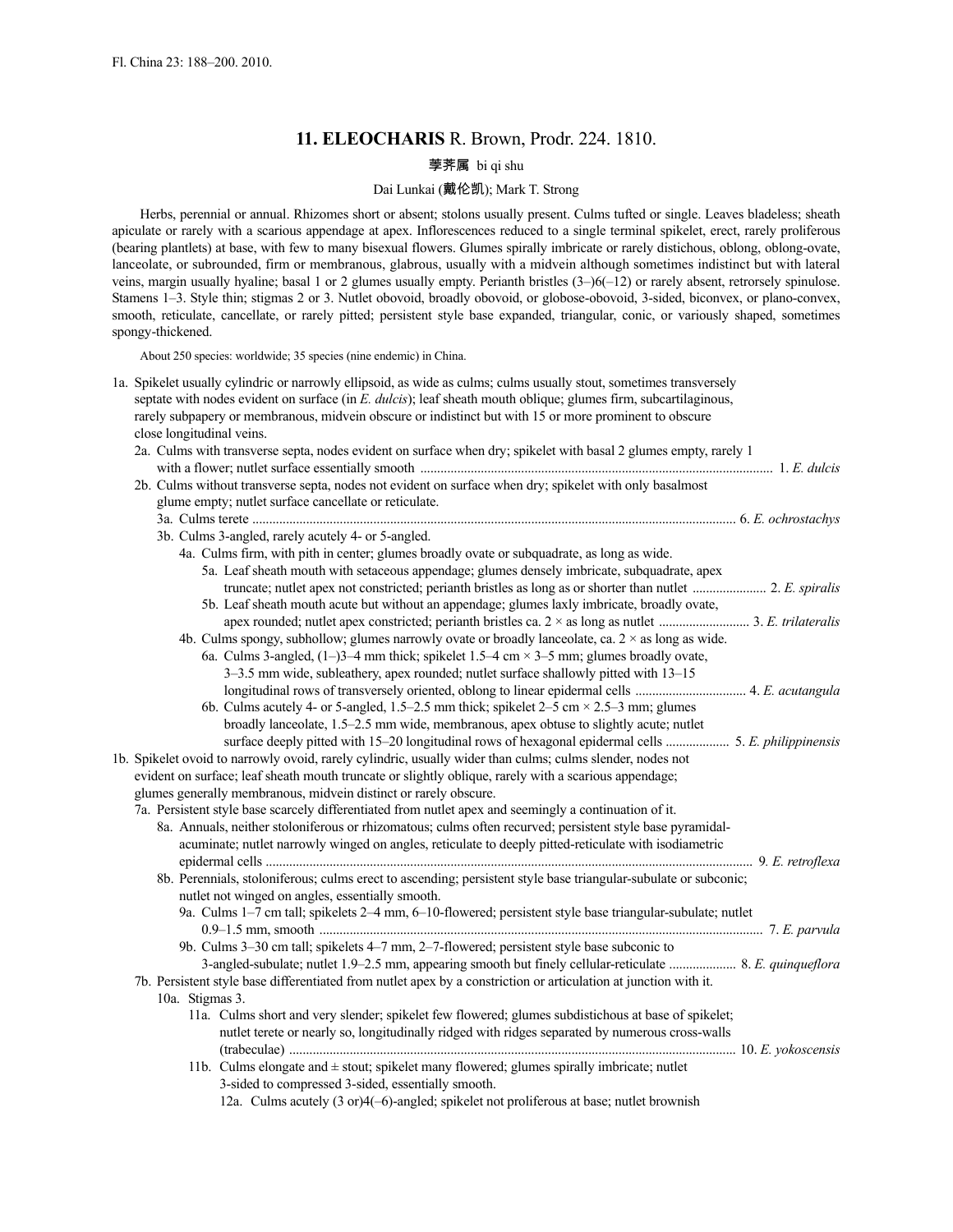|  |                                                                                                              |                                                                                                          |                | when mature.  |                                                                                                                                               |  |  |  |
|--|--------------------------------------------------------------------------------------------------------------|----------------------------------------------------------------------------------------------------------|----------------|---------------|-----------------------------------------------------------------------------------------------------------------------------------------------|--|--|--|
|  |                                                                                                              |                                                                                                          |                |               | 13a. Glumes $3-4 \times 1-1.5$ mm, margin narrow and hyaline; nutlet 1.2-1.5 mm and as                                                        |  |  |  |
|  |                                                                                                              |                                                                                                          |                |               | wide; perianth bristles laxly to densely retrorsely spinulose; persistent style base                                                          |  |  |  |
|  |                                                                                                              |                                                                                                          |                |               |                                                                                                                                               |  |  |  |
|  |                                                                                                              |                                                                                                          |                |               | 13b. Glumes $4-6 \times 2-2.5$ mm, margin broad and hyaline; nutlet 1.5-2 mm and as wide;                                                     |  |  |  |
|  |                                                                                                              |                                                                                                          |                |               | perianth bristles plumose with spreading hairs; persistent style base narrowly ovoid,                                                         |  |  |  |
|  |                                                                                                              |                                                                                                          |                |               |                                                                                                                                               |  |  |  |
|  |                                                                                                              |                                                                                                          |                |               | 12b. Culms terete; spikelet usually proliferous at base; nutlet olivaceous or yellowish                                                       |  |  |  |
|  |                                                                                                              |                                                                                                          |                | when mature.  |                                                                                                                                               |  |  |  |
|  |                                                                                                              |                                                                                                          |                |               |                                                                                                                                               |  |  |  |
|  |                                                                                                              |                                                                                                          |                |               | 14a. Glumes ovate-lanceolate, 3-4 mm, apex acute; persistent style base narrowly                                                              |  |  |  |
|  |                                                                                                              |                                                                                                          |                |               | 3-angled to conic, attenuate to a short caudal tip, ca. 1/2 as long as nutlet;                                                                |  |  |  |
|  |                                                                                                              |                                                                                                          |                |               |                                                                                                                                               |  |  |  |
|  |                                                                                                              |                                                                                                          |                |               | 14b. Glumes oblong, suboblong, ovate, or elliptic, 1.5–2.5 mm, apex obtuse or rounded;                                                        |  |  |  |
|  |                                                                                                              |                                                                                                          |                |               | persistent style base 3-angled, pyramidal, deltoid, narrowly ovoid, or subconic,                                                              |  |  |  |
|  |                                                                                                              |                                                                                                          |                |               | ca. 1/4 as long as nutlet; rhizome absent or present.                                                                                         |  |  |  |
|  |                                                                                                              |                                                                                                          |                |               | 15a. Persistent style base depressed, deltoid-pyramidal, as wide as nutlet or                                                                 |  |  |  |
|  |                                                                                                              |                                                                                                          |                |               |                                                                                                                                               |  |  |  |
|  |                                                                                                              |                                                                                                          |                |               | 15b. Persistent style base not depressed, deltoid, narrowly ovoid, or subconic,                                                               |  |  |  |
|  |                                                                                                              |                                                                                                          |                |               | often shortly attenuate to apex, ca. 1/2 as wide as nutlet.                                                                                   |  |  |  |
|  |                                                                                                              |                                                                                                          |                |               |                                                                                                                                               |  |  |  |
|  |                                                                                                              |                                                                                                          |                |               |                                                                                                                                               |  |  |  |
|  |                                                                                                              |                                                                                                          |                |               | 16b. Perianth bristles shorter than tip of style base.                                                                                        |  |  |  |
|  |                                                                                                              |                                                                                                          |                |               | 17a. Annuals; spikelet narrowly ovoid, oblong-ovoid, cylindric, or                                                                            |  |  |  |
|  |                                                                                                              |                                                                                                          |                |               | rarely globose-ovoid, (3-)5-10 mm, several to many flowered;                                                                                  |  |  |  |
|  |                                                                                                              |                                                                                                          |                |               |                                                                                                                                               |  |  |  |
|  |                                                                                                              |                                                                                                          |                |               | 17b. Perennials; spikelet ovoid or ovoid-cylindric, 2.5–6 mm, few                                                                             |  |  |  |
|  |                                                                                                              |                                                                                                          |                |               | flowered; glumes ovate or elliptic.                                                                                                           |  |  |  |
|  |                                                                                                              |                                                                                                          |                |               | 18a. Perianth bristles 6, slightly shorter than nutlet; nutlet                                                                                |  |  |  |
|  |                                                                                                              |                                                                                                          |                |               |                                                                                                                                               |  |  |  |
|  |                                                                                                              |                                                                                                          |                |               | 18b. Perianth bristles 2–5, 1/4–1/2 as long as nutlet; nutlet                                                                                 |  |  |  |
|  |                                                                                                              |                                                                                                          |                |               |                                                                                                                                               |  |  |  |
|  |                                                                                                              |                                                                                                          |                |               |                                                                                                                                               |  |  |  |
|  | 10b. Stigmas 2.<br>19a. Annuals; persistent style base not spongy-thickened; stolons absent; spikelet ovoid, |                                                                                                          |                |               |                                                                                                                                               |  |  |  |
|  | subglobose, or oblong-ovoid, $(2-)3-5(-8)$ mm.                                                               |                                                                                                          |                |               |                                                                                                                                               |  |  |  |
|  |                                                                                                              |                                                                                                          |                |               |                                                                                                                                               |  |  |  |
|  |                                                                                                              | 20a. Persistent style base dorsiventrally compressed, deltoid; nutlet brownish at maturity  19. E. ovata |                |               |                                                                                                                                               |  |  |  |
|  |                                                                                                              | 20b. Persistent style base depressed conic or saucer-shaped; nutlet black at maturity                    |                |               |                                                                                                                                               |  |  |  |
|  |                                                                                                              |                                                                                                          |                | and lustrous. |                                                                                                                                               |  |  |  |
|  |                                                                                                              |                                                                                                          |                |               | 21a. Nutlet 0.7-1.1 mm; perianth bristles 6-8, rust-colored; persistent style base                                                            |  |  |  |
|  |                                                                                                              |                                                                                                          |                |               |                                                                                                                                               |  |  |  |
|  |                                                                                                              |                                                                                                          |                |               | 21b. Nutlet 0.3–0.6 mm; perianth bristles 4–6, colorless or white; persistent style base                                                      |  |  |  |
|  |                                                                                                              |                                                                                                          |                |               |                                                                                                                                               |  |  |  |
|  |                                                                                                              |                                                                                                          |                |               | 19b. Perennials; persistent style base spongy-thickened but rarely obscurely so; stolons often                                                |  |  |  |
|  |                                                                                                              |                                                                                                          |                |               | present; spikelet narrowly ovoid, narrowly oblong-ovoid, or ellipsoid-cylindric,                                                              |  |  |  |
|  |                                                                                                              |                                                                                                          | $(3-)7-25$ mm. |               |                                                                                                                                               |  |  |  |
|  |                                                                                                              |                                                                                                          |                |               | 22a. Basalmost glume empty, suborbicular, spathiform, usually completely encircling base                                                      |  |  |  |
|  |                                                                                                              |                                                                                                          |                | of spikelet.  |                                                                                                                                               |  |  |  |
|  |                                                                                                              |                                                                                                          |                |               | 23a. Persistent style base large, mitriform, cellular-spongy, ovoid, more than 2/3 to                                                         |  |  |  |
|  |                                                                                                              |                                                                                                          |                |               |                                                                                                                                               |  |  |  |
|  |                                                                                                              |                                                                                                          |                |               |                                                                                                                                               |  |  |  |
|  |                                                                                                              |                                                                                                          |                |               |                                                                                                                                               |  |  |  |
|  |                                                                                                              |                                                                                                          |                |               | 23b. Persistent style base conic, broadly ovoid, deltoid, 3-angled, or depressed, less                                                        |  |  |  |
|  |                                                                                                              |                                                                                                          |                |               | than $1/2$ as long as nutlet.                                                                                                                 |  |  |  |
|  |                                                                                                              |                                                                                                          |                |               |                                                                                                                                               |  |  |  |
|  |                                                                                                              |                                                                                                          |                |               | 24b. Persistent style base shallowly conic-ovoid, obtusely 3-angled, low conic, or                                                            |  |  |  |
|  |                                                                                                              |                                                                                                          |                |               | shortly 3-angled.                                                                                                                             |  |  |  |
|  |                                                                                                              |                                                                                                          |                |               | 25a. Glumes oblong-ovate to oblong-lanceolate; persistent style base                                                                          |  |  |  |
|  |                                                                                                              |                                                                                                          |                |               |                                                                                                                                               |  |  |  |
|  |                                                                                                              |                                                                                                          |                |               | shallowly conic-ovoid, nearly as long as wide, nearly 1/2 as long                                                                             |  |  |  |
|  |                                                                                                              |                                                                                                          |                |               |                                                                                                                                               |  |  |  |
|  |                                                                                                              |                                                                                                          |                |               | 25b. Glumes ovate; persistent style base obtusely 3-angled or low conic,                                                                      |  |  |  |
|  |                                                                                                              |                                                                                                          |                |               | shorter than or nearly as long as wide, $1/4-1/3$ as long as nutlet.<br>26a. Persistent style base obtusely 3-angled, nearly as long as wide, |  |  |  |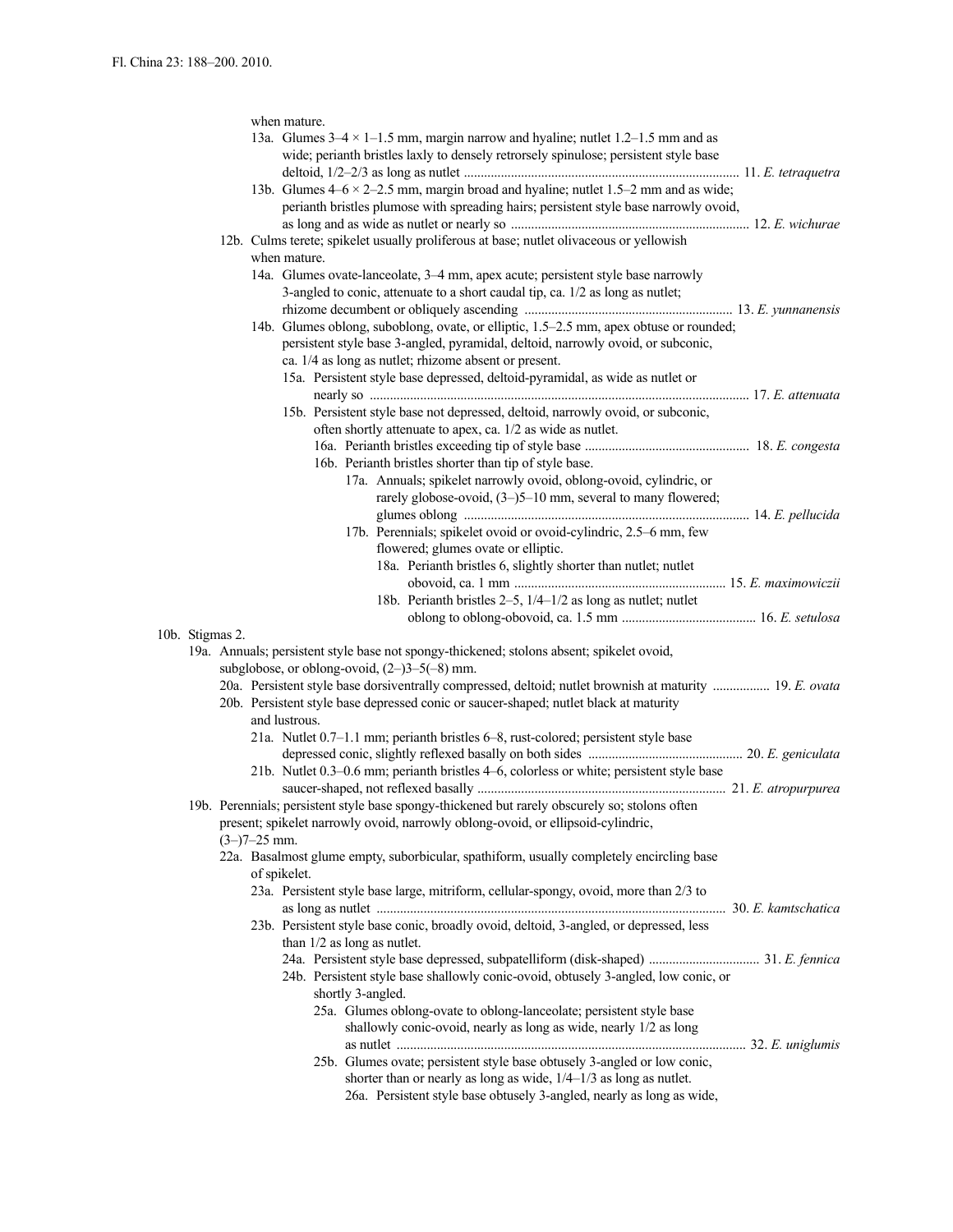|  |  |  |  | ca. 1/3 as wide as nutlet; perianth bristles 4, slightly longer                                  |  |
|--|--|--|--|--------------------------------------------------------------------------------------------------|--|
|  |  |  |  |                                                                                                  |  |
|  |  |  |  | 26b. Persistent style base low conic or shortly 3-angled, shorter than                           |  |
|  |  |  |  | wide, ca. $1/2$ as wide as nutlet; perianth bristles $4-6$ , slightly                            |  |
|  |  |  |  | shorter to slightly longer than nutlet.                                                          |  |
|  |  |  |  | 27a. Culms 8-25 cm tall; spikelet 3-4 mm wide; glumes ovate                                      |  |
|  |  |  |  | to broadly ovate, ca. 3 mm, apex acute; perianth bristles                                        |  |
|  |  |  |  |                                                                                                  |  |
|  |  |  |  | 27b. Culms 25-30 cm tall; spikelet 2-3 mm wide; glumes                                           |  |
|  |  |  |  | ovate to oblong-ovate, ca. 4 mm, apex obtuse; perianth                                           |  |
|  |  |  |  |                                                                                                  |  |
|  |  |  |  | 22b. Basal 2 or 3 glumes empty, basalmost encircling 1/2 or less of spikelet base.               |  |
|  |  |  |  | 28a. Persistent style base oblong-ovoid to oblong-conic, much longer than wide  29. E. palustris |  |
|  |  |  |  | 28b. Persistent style base shortly conic, globose-ovoid, broadly ovoid,                          |  |
|  |  |  |  | subquadrate, or globose, as wide as or wider than long.                                          |  |
|  |  |  |  | 29a. Leaf sheaths scarious (at least apical ones), mouth with a deep sinus                       |  |
|  |  |  |  |                                                                                                  |  |
|  |  |  |  | 29b. Leaf sheaths herbaceous, mouth truncate to obliquely truncate.                              |  |
|  |  |  |  |                                                                                                  |  |
|  |  |  |  | 30b. Spikelet oblong to oblong-lanceolate, (7-)10-30 mm, many flowered.                          |  |
|  |  |  |  | 31a. Glume apices obtuse to subrounded; persistent style base broadly                            |  |
|  |  |  |  | ovoid, rounded-ovoid, subquadrate, or globose.                                                   |  |
|  |  |  |  | 32a. Glumes ovate to oblong-ovate; nutlet globose-obovoid;                                       |  |
|  |  |  |  |                                                                                                  |  |
|  |  |  |  | 32b. Glumes oblong to linear-oblong; nutlet usually ellipsoid;                                   |  |
|  |  |  |  | persistent style base globose-ovoid to subquadrate  22. E. liouana                               |  |
|  |  |  |  | 31b. Glume apices acute to subacute; persistent style base shortly                               |  |
|  |  |  |  | conic, conic, or globose.                                                                        |  |
|  |  |  |  | 33a. Persistent style base globose or wider than long,                                           |  |
|  |  |  |  |                                                                                                  |  |
|  |  |  |  | 33b. Persistent style base shortly conic to conic.                                               |  |
|  |  |  |  | 34a. Glumes oblong-lanceolate; nutlet obovoid,                                                   |  |
|  |  |  |  | 0.7-0.8 mm wide; persistent style base                                                           |  |
|  |  |  |  |                                                                                                  |  |
|  |  |  |  | 34b. Glumes ovate to oblong-ovate or ovate-lanceolate;                                           |  |
|  |  |  |  | nutlet broadly obovoid to orbicular-obovoid,                                                     |  |
|  |  |  |  | 1-1.3 mm wide; persistent style base depressed                                                   |  |
|  |  |  |  |                                                                                                  |  |

**1. Eleocharis dulcis** (N. L. Burman) Trinius ex Henschel, Vita Rumphii, 186. 1833.

#### 荸荠 bi qi

*Andropogon dulcis* N. L. Burman, Fl. Indica, 219. 1768; *Eleocharis equisetina* J. Presl & C. Presl; *E. plantaginea* (Retzius) Roemer & Schultes; *E. plantagineiformis* Tang & F. T. Wang; *E. tuberosa* Schultes; *Scirpus plantagineus* Retzius; *S. tuberosus* Roxburgh (1819), not Desfontaines (1798).

Perennials. Stolons slender, often terminated by a tuber. Culms erect, grayish green, tufted, 15–60 cm tall, 1.5–3 mm thick, cylindric, smooth, glabrous, surface with transverse septa, nodes evident when dry. Leaf sheaths 2 or 3, greenish yellow, purplish red, or brown, 2–20 cm, mouth obliquely truncate, apex acute. Spikelet pale green, cylindric,  $1.5-4$  cm  $\times$  6-7 mm, many flowered. Basal 2 glumes empty, amplexicaul for whole spikelet base; fertile glumes grayish green, laxly imbricate, broadly oblong to ovate-oblong,  $3-5 \times 2.5-3.5(-4)$  mm, subleathery, pale brown puncticulate and finely striate, margin pale yellow and membranous, apex obtuse. Perianth bristles 7, ca.  $1.5 \times$  as long as nutlet, retrorsely spinulose. Stigmas 3. Nutlet brown when mature, broadly obovoid, ca.  $2.5 \times 1.8$  mm, biconvex, essentially smooth but faintly and finely cancellate with hexagonal to oblong hexagonal epidermal cells, apex not constricted but with an annular thickening; persistent style base triangularattenuate, flattened, not spongy, base ca. 1/2 as wide as nutlet. Fl. and fr. May–Oct. 2*n* = 38, ca. 108.

Field margins, lake margins, commonly cultivated; near sea level to 1500 m. Fujian, Guangdong, Guangxi, Hainan, Hubei, W Hunan, Jiangsu, Taiwan [India, Indonesia, Japan, Korea, Malaysia, Myanmar, Nepal, Pakistan, Papua New Guinea, Philippines, Sri Lanka, Thailand, Vietnam; tropical Africa, N Australia, Indian Ocean islands, Madagascar, Pacific islands].

The tuber (water chestnut) is eaten.

Although originating in the Old World tropics, because this species is commonly cultivated for its tubers, the actual distribution is uncertain. As a cultivated plant, it is grown throughout most of China.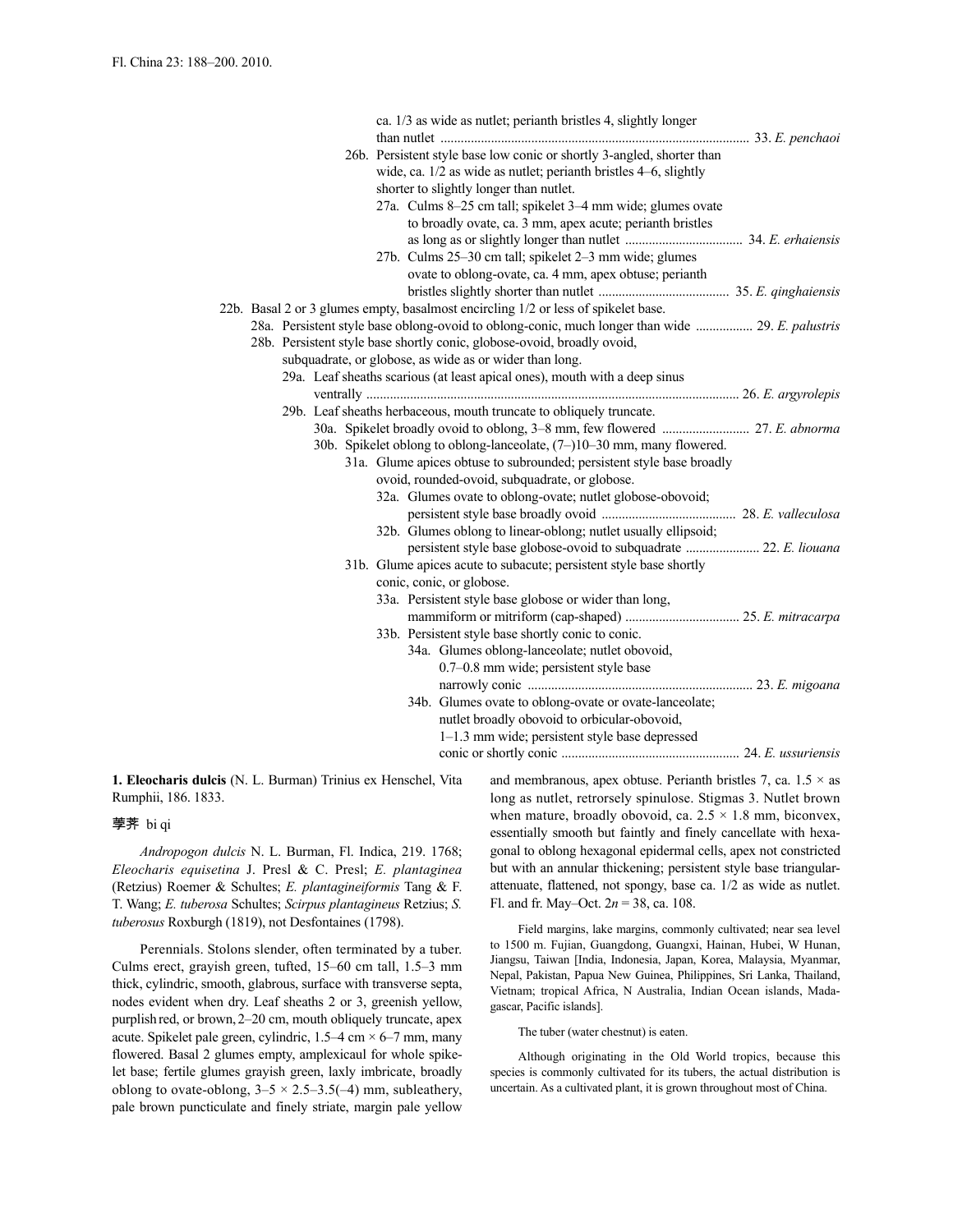**2. Eleocharis spiralis** (Rottbøll) Roemer & Schultes, Syst. Veg. 2: 155. 1817.

## 螺旋鳞荸荠 luo xuan lin bi qi

*Scirpus spiralis* Rottbøll, Descr. Icon. Rar. Pl. 45. 1773.

Perennials. Stolons slender.Culms erect, pale green, tufted, 50–60 cm tall, 3–4 mm thick, firm, 3-angled, without transverse septa and nodes. Leaf sheaths 3 or 4, 3–21 cm, smooth, slightly shiny; basalmost sheath purplish red to dark brown,  $\pm$  short; cauline sheaths pale red, elongate, mouth obliquely truncate and parted, apex shortly acuminate with a setaceous appendage. Spikelet pale yellow, cylindric,  $1.5-3$  cm  $\times$  5–6 mm, many flowered, apex acute to obtuse. Basalmost glume empty, broadly triangular, amplexicaul for whole spikelet base; fertile glumes densely imbricate, subquadrate, ca.  $3 \times 3$  mm, pale and brownish red puncticulate striate, medially leathery and with a midvein, margin hyaline and minutely brown puncticulate, apex truncate to subtruncate. Perianth bristles 6, reddish purple, as long as or shorter than nutlet, laxly retrorsely spinulose. Stigmas 3. Nutlet pale yellow turning dark brown when mature, obovoid to broadly obovoid,  $1.2-1.5 \times$  ca. 1 mm, compressed biconvex, obscurely cancellate with 17–20 rows of transversely oblong epidermal cells, margin narrow, apex not constricted but with an obscure annular thickening; persistent style base conic, basally gradually narrowed, base ca. 1/2 as wide as nutlet. Fl. and fr. Nov–Jan.

Wet places near seashores; near sea level. Guangdong, Hainan [Bangladesh, Cambodia, India, Indonesia, Malaysia, Myanmar, Papua New Guinea, Philippines, Sri Lanka, Thailand, Vietnam; tropical Africa and Australia, Madagascar, Pacific islands].

**3. Eleocharis trilateralis** Tang & F. T. Wang, Fl. Reipubl. Popularis Sin. 11: 225. 1961.

### 三面秆荸荠 san mian gan bi qi

Perennials. Stolons long, slender. Culms erect, grayish yellow, tufted, 30–75 cm tall, ca. 5 mm thick, firm, sharply 3 angled, narrowly winged on angles, smooth, glabrous, without transverse septa. Leaf sheaths 2, 5–18 cm; basalmost sheath dark purple,  $\pm$  short; cauline sheath pale yellow,  $\pm$  elongate, tubular, mouth obliquely truncate, apex acute. Spikelet pale brown, cylindric,  $2-4$  cm  $\times$  ca. 5 mm,  $\pm$  few flowered, apex obtuse. Basalmost glume empty, broadly ovate, amplexicaul for whole spikelet base, apex subrounded; fertile glumes pale brown, laxly imbricate, broadly ovate, ca.  $5 \times 5$  mm, with many purple longitudinal striae, medially reddish brown puncticulate, leathery, and with a single midvein, both sides thinner, margin hyaline, apex obtuse-rounded. Perianth bristles 6, pale brown, nearly  $2 \times$  as long as nutlet, retrorsely spinulose. Stigmas 3. Nutlet pale yellow, broadly obovoid, ca.  $2.5 \times 1.5$  mm, biconvex, with transverse oblong reticulate striae, apex distinctly constricted into a neck; persistent style base dark brown, attenuate to subdeltoid, compressed, not spongy, base ca. 1/2 as wide as nutlet.

● Marshes; 1800–3300 m. Yunnan.

**4. Eleocharis acutangula** (Roxburgh) Schultes, Mant. 2: 91. 1824.

### 锐棱荸荠 rui leng bi qi

*Scirpus acutangulus* Roxburgh, Fl. Ind. 1: 216. 1820; *Eleocharis fistulosa* Schultes; *S. fistulosus* Poiret (1805), not Forsskål (1775).

Perennials. Stolons slender. Culms erect, pale green, tufted, 30–75 cm tall, (1–)3–4 mm thick, sharply 3-angled, smooth, glabrous, without transverse septa. Leaf sheaths 2 or 3; basalmost sheath brown, glumelike; cauline sheaths tubular, 5–15 cm, base dark red to dark purple, mouth obliquely truncate, apex acute. Spikelet pale green, cylindric,  $1.5-4$  cm  $\times$  3-5 mm, many flowered, apex acuminate. Basalmost glume empty, broadly ovate, amplexicaul for whole spikelet base; fertile glumes laxly imbricate, broadly ovate, ca.  $4.5 \times 3.5$  mm, purplish red puncticulate, medially grayish yellow, subleathery, and with several veins including a conspicuous midvein, margin membranous, apex rounded. Perianth bristles 6, longest ca. 1.5  $\times$  as long as nutlet, retrorsely spinulose. Stigmas 3. Nutlet pale yellow, broadly obovoid to obovoid, ca.  $2 \times 1.5$  mm, biconvex, shallowly pitted with 13–15 longitudinal rows of transversely oriented oblong to linear epidermal cells, apex slightly constricted and with a conspicuous annular thickening; persistent style base subdeltoid, not spongy, base ca. 3/5 as wide as nutlet. Fl. and fr. Jun–Sep.

Flooded fields, moist areas; 500–1800 m. Fujian, Guangxi, Hainan, Hong Kong, Taiwan [Cambodia, India, Indonesia, Japan, Laos, Malaysia, Myanmar, Nepal, Papua New Guinea, Philippines, Sri Lanka, Thailand, Vietnam; tropical Africa, America, and Australia, Madagascar].

### **5. Eleocharis philippinensis** Svenson, Rhodora 31: 155. 1929.

#### 菲律宾荸荠 fei lü bin bi qi

Perennials. Stolons slender. Culms erect, brown, tufted, 30–50 cm tall, 1.5–2.5 mm thick, acutely 4- or 5-angled. Leaf sheaths 2 or 3, reddish brown to dark brown, tubular, 2–8 cm, mouth obliquely truncate, apex acute. Spikelet cylindric, 1.5–  $4 \text{ cm} \times 2.5-3 \text{ mm}$ . Basalmost glume empty; fertile glumes brownish green, laxly spiraled and in 4 rows, broadly lanceolate,  $4-5 \times 1.5-2.5$  mm, membranous, abaxially purplish red puncticulate medially, many veined and with a slightly conspicuous midvein, margin hyaline, apex obtuse to slightly acute. Perianth bristles 7, 3 on outer series as long as nutlet, 4 on inner series as long as style base, retrorsely spinulose. Stigmas 2. Nutlet yellowish brown, obovoid,  $1.5-2 \times 1-1.2$  mm, biconvex, deeply pitted with 15–20 longitudinal rows of hexagonal epidermal cells, apex slightly constricted into a short neck and with a slightly annular thickening; persistent style base long pyramidal, apex attenuate. Fl. and fr. Sep–Oct.

Flooded fields, moist areas. Guangdong, Hainan [India, Indonesia, Malaysia, Papua New Guinea, Philippines, Thailand, Vietnam; N Australia, Pacific islands (New Caledonia)].

**6. Eleocharis ochrostachys** Steudel, Syn. Pl. Glumac. 2: 80. 1854.

### 假马蹄 jia ma ti

*Eleocharis variegata* (Poiret) C. Presl var. *laxiflora*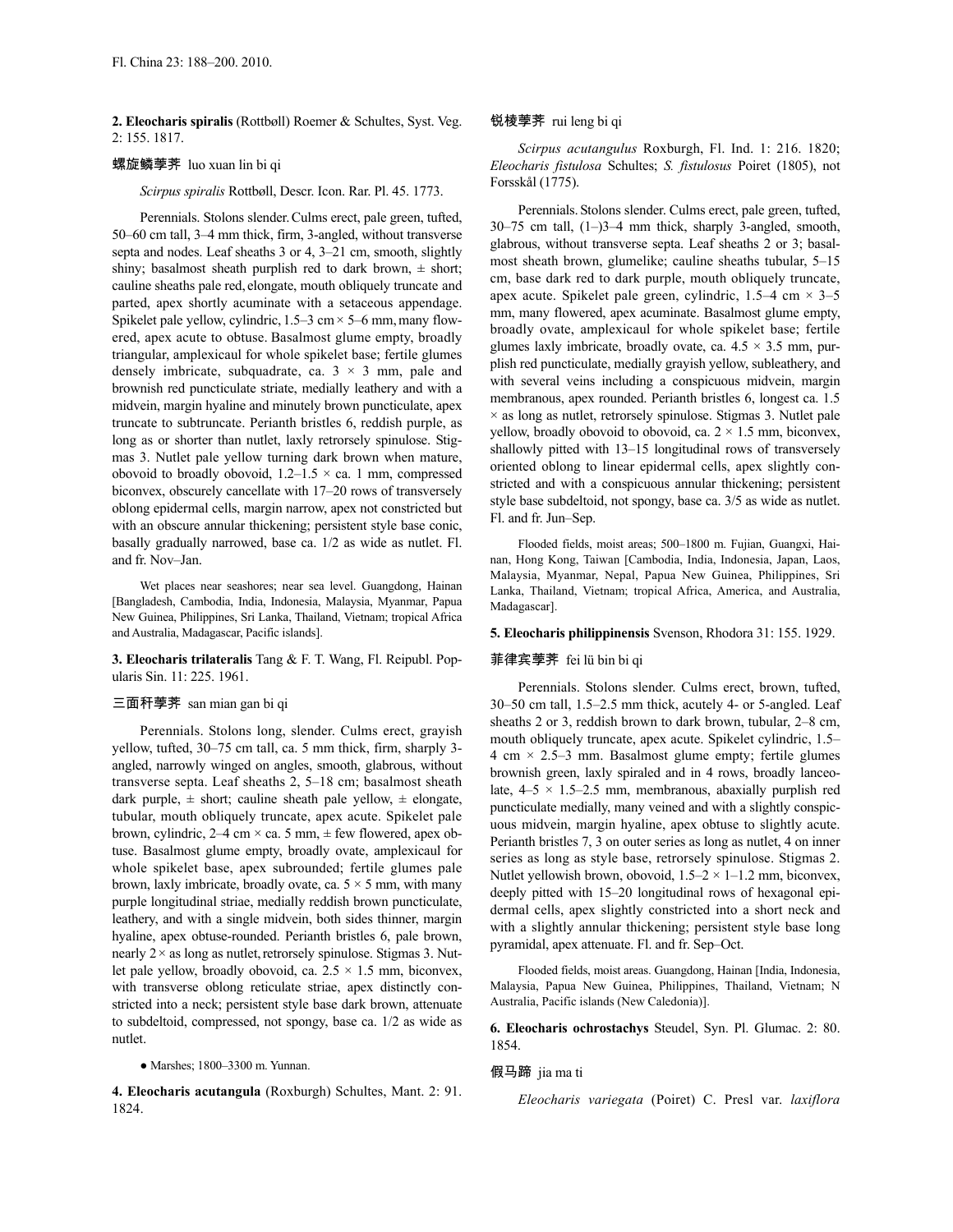(Thwaites) Ridley; *Scirpus laxiflorus* Thwaites.

Perennials. Stolons slender. Culms straw-colored, tufted, 37–75 cm tall, 2–3 mm thick, terete but sometimes apically obscurely 3-angled, without transverse septa, longitudinally canaliculate on surface when dry. Leaf sheaths 2 or 3, purplish red, tubular, 6–18 cm, mouth obliquely truncate, apex acute. Spikelet pale, cylindric,  $2-4$  cm  $\times$  ca. 4 mm, few flowered, apex rounded to obtuse. Basalmost glume empty, broadly ovate, amplexicaul for whole spikelet base; fertile glumes straw-colored to pale brown, laxly imbricate, broadly oblong, ca.  $5 \times 3$  mm, subleathery, purple puncticulate, many veined with an obscure midvein, margin hyaline, apex rounded to obtuse. Perianth bristles 6 or 7, ca.  $2 \times$  as long as nutlet, retrorsely spinulose. Stigmas (2 or)3. Nutlet pale yellow turning brown when mature, broadly obovoid, ca.  $2 \times 1.5$  mm, compressed biconvex, longitudinally striate with 25–32 rows of transversely linearoblong epidermal cells, apex not constricted but with an annular thickening; persistent style base narrowly long pyramidal, base ca. 1/2 as wide as nutlet. Fl. and fr. Sep–Oct.

Paddy fields, pond margins, moist areas. Guangdong, Hainan, Taiwan [Cambodia, India, Indonesia, Japan (Ryukyu Islands), Laos, Malaysia, Myanmar, Philippines, Sri Lanka, Thailand, Vietnam; Pacific islands].

**7. Eleocharis parvula** (Roemer & Schultes) Link ex Bluff, Nees & Schauer, Comp. Fl. German., ed. 2, 1: 93. 1836.

### 矮秆荸荠 ai gan bi qi

*Scirpus parvulus* Roemer & Schultes, Syst. Veg. 2: 124. 1817.

Perennials, stoloniferous. Rhizomes often terminated by small fusiform tubers. Culms light green, tufted, 1-7 cm tall, capillary. Leaf sheaths 1(or 2), tubular, short, hyaline, inconspicuous, mouth oblique at orifice, apex obtuse. Spikelet light green, ovoid to ovoid-ellipsoid,  $2-4 \times 1-2$  mm, subcompressed, 6–10-flowered. Basalmost glume empty, ca. 1/2 as long to as long as spikelet, amplexicaul for ca. 2/3 of spikelet base; fertile glume straw-colored to reddish tinged, ovate, 1.4–2.7 mm, membranous, apex subacute to rounded. Perianth bristles 4–6 or rarely absent, usually equaling nutlet to slightly exceeding tubercle, sometimes of different lengths, some ca. 1/2 as long as nutlet, minutely retrorsely spinulose. Stigmas 3. Nutlet strawcolored to pale brown, obovoid to obpyriform,  $0.9-1.5 \times 0.6-1$ mm, 3-sided with plane to concave faces, smooth, apex not constricted; persistent style base triangular-subulate, 0.1–0.3 mm. Fl. and fr. Jul–Oct.

Wet saline or brackish shores; near sea level. Hainan [Indonesia, Japan, Kazakhstan, W Malesia, Russia, Uzbekistan, Vietnam; N Africa, Central, North, and South America, Europe].

**8. Eleocharis quinqueflora** (Hartmann) O. Schwarz, Mitt. Thüring. Bot. Ges. 1: 89. 1949.

## 少花荸荠 shao hua bi qi

*Scirpus quinqueflorus* Hartmann, Prim. Lin. Inst. Bot., ed. 2, 85. 1767; *Eleocharis meridionalis* G. Zinserling; *E. pauciflora* (Lightfoot) Link; *S. pauciflorus* Lightfoot.

Perennials. Stolons ca. 1 mm thick. Culms erect, wavy, or rarely recurved, grayish green, tufted, 3–30 cm tall, ca. 0.5 mm thick, obtusely 5-angled. Leaf sheaths 1 or 2, reddish brown to brown, tubular, 1–4 cm, mouth truncate. Spikelet brownish, ovoid to globose, 4–7 mm, 2–7-flowered. Basalmost glume empty, ca. 1/2 as long to as long as spikelet, amplexicaul for whole spikelet base; fertile glumes brown to dark reddish brown, ovate-lanceolate, ca.  $4.5 \times 1.7$  mm, margin broadly to narrowly hyaline, apex acute. Perianth bristles 0–6, of different lengths, usually ca. 1/2 as long as nutlet or rarely slightly longer, retrorsely spinulose. Stigmas 3. Nutlet yellowish gray, obovoid,  $1.9-2.5 \times$  ca. 1 mm, plano-convex, appearing smooth but finely cellular reticulate, apex not constricted; persistent style base not inflated, subconic to 3-angled-subulate, 1/5–1/4 as long as nutlet. Fl. and fr. Jun–Jul.

River and lake margins, marshy areas; 800–4700 m. Gansu, Nei Mongol, Shanxi, Xinjiang, Xizang [Afghanistan, NW India, Kazakhstan, Kyrgyzstan, Mongolia, Nepal, Pakistan, Russia, Tajikistan, Uzbekistan; N Africa, SW Asia, Europe, North and South America].

**9. Eleocharis retroflexa** (Poiret) Urban, Symb. Antill. 2: 165. 1900.

#### 贝壳叶荸荠 bei ke ye bi qi

*Scirpus retroflexus* Poiret, Encycl. 6(2): 753. 1804; *Eleocharis chaetaria* Roemer & Schultes.

Annuals. Roots fibrous. Rhizomes and stolons absent. Culms often recurved, tufted, 2–16 cm tall or rarely more, filiform, soft, 5- or nearly 4-angled. Leaf sheaths 1 or 2, pale red, tubular, 2–12 mm; basalmost sheath bladeless; cauline sheaths usually with a glumelike blade at apex. Spikelet purplish red, ovoid, ca.  $4 \times 2$  mm, slightly compressed, few flowered, sometimes proliferous. Basalmost glume empty, subelliptic, amplexicaul for whole spikelet base; fertile glumes green, broadly ovate,  $2.8-3 \times 1.8-2$  mm, herbaceous, with a median keel, edge membranous, margin hyaline, apex acute to obtuse. Perianth bristles 6, nearly as long as nutlet, one on outer series shorter than nutlet, retrorsely spinulose. Stigmas 3. Nutlet yellowish, broadly obovoid, ca.  $1.5 \times 1$  mm, 3-sided, angles prominently costate, reticulate to deeply pitted-reticulate with isodiametric epidermal cells, apex broadly truncate and not constricted; persistent style base pyramidal-acuminate, base as wide as to slightly narrower than nutlet. Fl. and fr. Jul–Nov.

Moist areas in fields. Fujian, Guangdong, Hainan, Yunnan [Cambodia, India, Indonesia, Japan (Ryukyu Islands), Malaysia, Myanmar, Nepal, Papua New Guinea, Philippines, Sri Lanka, N Thailand, Vietnam; Africa, tropical America, NE Australia, Pacific islands].

**10. Eleocharis yokoscensis** (Franchet & Savatier) Tang & F. T. Wang, Fl. Reipubl. Popularis Sin. 11: 54. 1961.

#### 牛毛毡 niu mao zhan

*Scirpus yokoscensis* Franchet & Savatier, Enum. Pl. Jap. 2: 543. 1878 [*"yokoscencis"*]; *Eleocharis acicularis* (Linnaeus) Roemer & Schultes var. *longiseta* Svenson; *E. acicularis* subsp. *yokoscensis* (Franchet & Savatier) T. V. Egorova; *E. svensonii* G. Zinserling.

Perennials. Stolons slender. Culms densely tufted, 2–12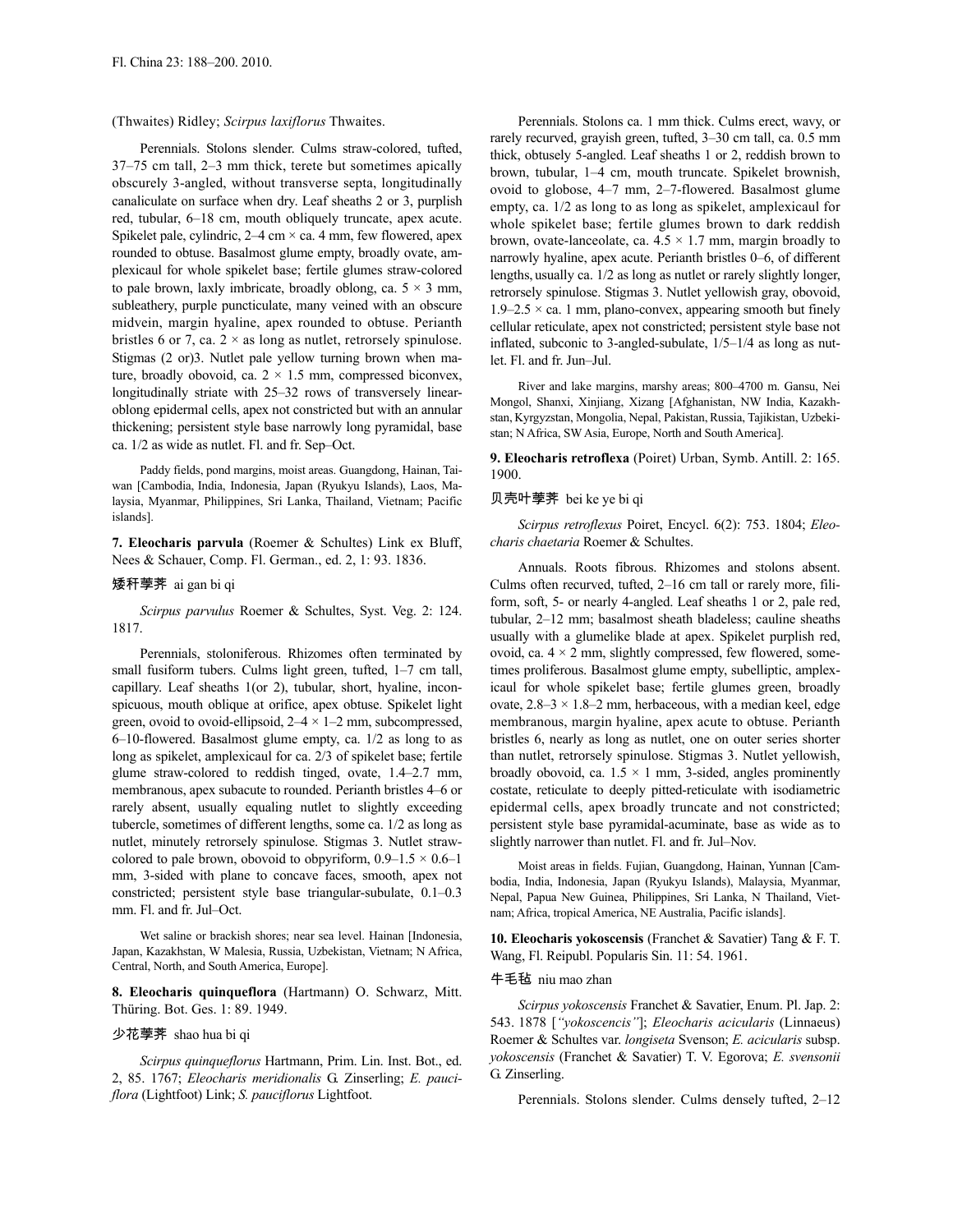cm tall, filiform. Leaf sheaths reddish, tubular, 0.5–1.5 cm. Spikelet pale purple, ovoid, ca.  $3 \times 2$  mm, few flowered, apex obtuse. Glumes laxly imbricate, subdistichous at base of spikelet; basalmost glume empty, oblong, ca.  $2 \times 1$  mm, 3-veined, amplexicaul for whole spikelet base, apex obtuse; fertile glumes greenish medially and purple on sides, ovate, ca.  $1.8 \times 1.2$  mm, membranous, margin hyaline, apex acute. Perianth bristles 1–4, ca.  $2 \times$  as long as nutlet, retrorsely spinulose. Stigmas 3. Nutlet pale yellow, narrowly oblong, ca.  $1 \times 0.4 - 0.5$  mm, obscurely 3-sided, longitudinally ridged, ridges separated by numerous cross-walls (trabeculae), apex contracted; persistent style base slightly inflated, conic, base ca. 1/3 as wide as nutlet. Fl. and fr. Apr–Nov.

Flooded fields, pond margins, moist and muddy soil; 300–3000 m. Anhui, Fujian, Guangdong, Guangxi, Guizhou, Hebei, Heilongjiang, Henan, Hubei, Hunan, Jiangsu, Jiangxi, Jilin, Liaoning, Shaanxi, Shandong, Shanxi, Sichuan, Taiwan, N Xinjiang, Yunnan, Zhejiang [India, Indonesia (Sumatra), Japan, Korea, Mongolia, Myanmar, Philippines, Russia (Far East), Vietnam].

J. Kern (Fl. Males., Ser. 1, Spermat. 7(3): 535. 1974) included *Eleocharis yokoscensis* within the circumscription of *E. acicularis* (Linnaeus) Roemer & Schultes as a synonym of *E. acicularis* var. *longiseta*, but we have observed and compared the characters of *E. yokoscensis* and *E. acicularis* and find they differ distinctly in characteristics of the nutlet and perianth bristles. The nutlet of the former has few transverse trabeculae (cross-walls) on the surface, the style base is  $\pm$ long and narrow, and the perianth bristles are ca.  $2 \times$  as long as the nutlet. The nutlet of the latter has many transverse trabeculae on the surface, the style base is  $\pm$  short and broad, and the perianth bristles are shorter than or as long as the nutlet, rarely slightly exceeding the nutlet.

### **11. Eleocharis tetraquetra** Nees in Wight, Contr. Bot. India, 113. 1834.

### 龙师草 long shi cao

Perennials. Stolons short or absent. Culms tufted, 25–90(– 100) cm tall, ca. 1 mm thick, sharply 4-angled, glabrous. Leaf sheaths 2 or 3, tubular, 7–10 cm, basally purplish red, apically grayish green, mouth truncate, apex shortly triangular and mucronate. Spikelet brownish green, oblong-ovoid,  $\pm$  narrowly ovoid, or oblong,  $7-20$  cm  $\times$  3-5 mm, slightly oblique, many flowered, apex obtuse to acute. Basal 3 glumes empty; basalmost glume amplexicaul for whole spikelet base; fertile glumes green at middle and pale rust-colored on sides, tightly imbricate, oblong and boat-shaped,  $3-4 \times 1-1.5$  mm, papery, margin narrowly hyaline, apex obtuse. Perianth bristles 6, reddish to brownish, as long as nutlet (including style base), laxly to densely retrorsely spinulose. Stigmas 3. Nutlet pale brown when mature, with a short thick stipe, obovoid to broadly obovoid, ca.  $1.2 \times 1.5$  mm, compressed 3-sided; persistent style base laterally compressed, deltoid, 1/2–2/3 as long and ca. 3/4 as wide as nutlet, surface sometimes mammillate, apex acuminate. Fl. and fr. Sep–Nov.

Pond and ditch margins, riverbanks; 100–1900 m. Anhui, Fujian, Guangdong, Guangxi, Guizhou, Hainan, Heilongjiang, Henan, Hunan, Jiangsu Jiangxi, Liaoning, Sichuan, Taiwan, Yunnan, Zhejiang [Afghanistan, Bhutan, India, Indonesia, Japan, Nepal, Pakistan, Papua New Guinea, Philippines, Russia (Far East), Sri Lanka, Thailand, Vietnam; N Australia].

#### **12. Eleocharis wichurae** Boeckeler, Linnaea 36: 448. 1870.

### 羽毛荸荠 yu mao bi qi

*Eleocharis petasata* (Maximowicz) G. Zinserling; *Scirpus petasatus* Maximowicz.

Perennials. Stolons short or absent. Culms grayish green, tufted, 30–60 cm tall, slender, sharply 4-angled, smooth. Leaf sheaths 1 or 2, reddish to purplish, mouth very obliquely truncate. Spikelet brownish at first but becoming pale green, ovoid, narrowly ovoid, or oblong,  $8-15 \times 3-5$  mm, slightly oblique, many flowered, apex acute. Basal 2 glumes empty; basalmost glume amplexicaul for whole spikelet base; fertile glumes pale green medially and rust-colored striate on both sides, tightly spirally imbricate, oblong to elliptic and boat-shaped,  $4-6 \times$ 2–2.5 mm, membranous, midvein thin and obscure, margin broadly hyaline, apex obtuse-rounded. Perianth bristles 6, rustcolored, as long as nutlet (including style base), plumose with spreading hairs. Stigmas 3. Nutlet pale olivaceous, turning brownish when mature, shortly stipitate, obovoid to broadly obovoid, ca.  $1.5 \times 2$  mm, obtusely 3-sided, slightly compressed, both surfaces smooth, apex not constricted; persistent style base very inflated, narrowly ovoid, as long and as wide as nutlet or nearly so,laterally compressed, densely mammillate, apex acute to obtuse. Fl. and fr. Jul–Sep.

Shallow water in valleys, grasslands by water, marshy areas; 900– 1700 m. Anhui, SE Gansu, W Hebei, Heilongjiang, Henan, Hubei, Jiangsu, Jilin, Liaoning, NE Nei Mongol, S Shaanxi, Shandong, Zhejiang [Japan, Korea, Russia (Far East, Siberia)].

### **13. Eleocharis yunnanensis** Svenson, Rhodora 41: 559. 1939.

### 云南荸荠 yun man bi qi

*Eleocharis pauciflora* (Lightfoot) Link var. *rhizomatosa* Handel-Mazzetti.

Perennials. Rhizomes thick, decumbent to obliquely ascending. Culms laxly to densely tufted, 16–40 cm tall, ca. 1 mm thick, terete, longitudinally sulcate. Leaf sheaths 3, basalmost glumelike; cauline sheaths 2, tubular, 2–8 cm, basally purplish red to purple, apically green, mouth slightly obliquely truncate. Spikelet narrowly oblong to oblong,  $6-8 \times 2-3$  mm, few flowered. Basal 2 glumes opposite, 1/2 or more as long as spikelet; basalmost glume usually proliferous but without a flower and next one both proliferous and with a flower; fertile glumes blood-red, spirally imbricate, ovate-lanceolate,  $3-4 \times$  ca. 1.3 mm, midvein conspicuous to obscure, margin pale blood-red and broadly hyaline, apex acute. Perianth bristles 6, pale rustcolored, as long as nutlet, densely retrorsely shortly spinulose. Stigmas 3. Nutlet yellowish green, obovoid,  $1.2-1.5 \times 0.6-0.8$ mm, obtusely 3-sided, sides slightly convex, apex constricted,  $\pm$ narrow, and as wide as base of style; persistent style base pale, narrowly 3-angled to conic, ca. 1/2 as long as nutlet, apex attenuate to a short caudal tip. Fl. and fr. Apr–Aug.

● River margins in valleys; 1800–3300 m. Yunnan.

**14. Eleocharis pellucida** J. Presl & C. Presl, Reliq. Haenk. 1: 196. 1828.

透明鳞荸荠 tou ming lin bi qi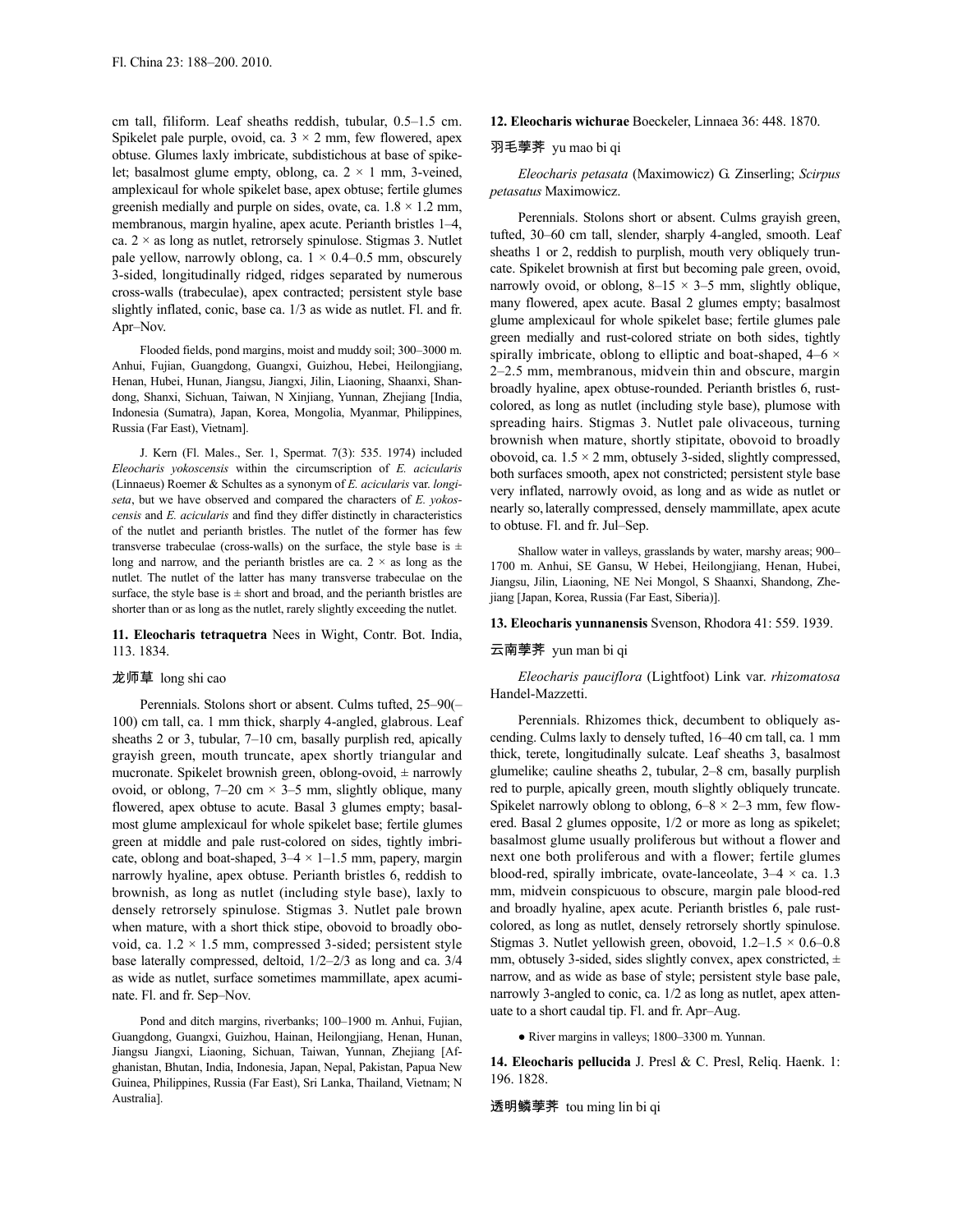Annual or short-lived perennials. Rhizomes absent. Culms tufted to densely tufted, 5–30 cm tall or more, 0.5–1 mm thick, soft, longitudinally sulcate. Leaf sheaths 2, basally  $\pm$  purplish and apically green, tubular, 1.5–4 cm, mouth truncate, apex deltoid dentate. Spikelet narrowly ovoid, oblong-ovoid, cylindric, or rarely globose-ovoid,  $(3-)$ 5–10  $\times$  1.5–3 mm, several to many flowered.Basalmost glume empty, amplexicaul for whole spikelet base; fertile glumes pale rust-colored,  $\pm$  laxly spirally imbricate, oblong to suboblong, ca.  $2 \times 1$  mm, midvein greenish, margin hyaline, apex obtuse to rounded. Perianth bristles 6, rustcolored, ca.  $1.5 \times$  as long as nutlet or slightly shorter, densely or laxly retrorsely spinulose. Stigmas 3. Nutlet yellowish to olivaceous, obovoid,  $0.8-1.2 \times 0.5-0.7$  mm, 3-sided, sides convex, narrowly costate on angles; persistent style base pyramidal to conic, 1/4–1/2 as long and ca. 1/2 as wide as nutlet, sometimes spongy-thickened, apex acuminate. Fl. and fr. Mar–Nov.

Pond margins, shallow ponds, paddy fields, shallow water margins, lake banks; 200–1700 m. Anhui, Fujian, Guangdong, Guangxi, Guizhou, Hainan, Henan, Hubei, Hunan, Jiangsu, Jiangxi, Liaoning, Shaanxi, Shanxi, Sichuan, Yunnan, Zhejiang [India, Indonesia, Japan, Korea, Malaysia, Myanmar, Philippines, Russia (Far East), Sri Lanka, N Thailand].

- 1a. Spikelet narrowly ovoid, oblong-ovoid, or rarely globose-ovoid, (3–)5–8 mm.
	- 2a. Perianth bristles ca.  $1.5 \times$  as long as nutlet, densely retrorsely spinulose; nutlet ca. 1.2 mm .......................... 14a. var. *pellucida*
	- 2b. Perianth bristles shorter than nutlet, laxly retrorsely spinulose; nutlet 0.8–0.9 mm .................................... 14b. var. *japonica*
- 1b. Spikelet cylindric or globose-ovoid, 8–10 mm or ca. 3 mm.
	- 3a. Spikelet cylindric, 8–10 mm; nutlet ca. 0.5 mm wide; persistent style base conic, ca. 1/2 as long as nutlet, not spongy-thickened ........... 14c. var. *sanguinolenta*
	- 3b. Spikelet globose-ovoid, ca. 3 mm; nutlet ca. 0.7 mm wide; persistent style base pyramidal, ca. 1/3 as long as nutlet, spongy-thickened ......................... 14d. var. *spongiosa*

### **14a. Eleocharis pellucida** var. **pellucida**

# 透明鳞荸荠(原变种) tou ming lin bi qi (yuan bian zhong)

*Eleocharis afflata* Steudel; *E. shimadae* Hayata; *Scirpus afflatus* (Steudel) Bentham.

Culms 5–30 cm tall, 0.5–1 mm thick. Spikelet narrowly ovoid, oblong-ovoid, or rarely globose, (3–)5–8 mm. Perianth bristles ca.  $1.5 \times$  as long as nutlet, densely retrorsely spinulose. Stigmas 3. Nutlet obovoid, ca.  $1.2 \times 0.7$  mm; persistent style base pyramidal, ca. 1/4 as long as nutlet, not spongy-thickened, apex attenuate. Fl. and fr. Apr–Nov.

Rice paddies, pond margins, lake banks; 300–1000 m. Anhui, Fujian, Guangdong, Guangxi, Guizhou, Hainan, Henan, Hubei, Hunan, Jiangsu, Jiangxi, Liaoning, Shaanxi, Shanxi, Sichuan, Yunnan, Zhejiang [India Indonesia, Japan, Korea, Malaysia, Myanmar, Philippines, Russia

(Far East), Sri Lanka].

**14b. Eleocharis pellucida** var. **japonica** (Miquel) Tang & F. T. Wang, Fl. Reipubl. Popularis Sin. 11: 58. 1961.

### 稻田荸荠 dao tian bi qi

*Eleocharis japonica* Miquel, Ann. Mus. Bot. Lugduno-Batavi 2: 142. 1865; *Scirpus japonicus* (Miquel) Franchet & Savatier (1877), not (Maximowicz) Fernald (1905).

Culms usually very short, hairlike. Perianth bristles shorter than nutlet, laxly retrorsely spinulose. Nutlet 0.8–0.9 mm; persistent style base usually  $\pm$  elongate. Fl. and fr. Mar–Oct.

Paddy fields, shallow water margins; 200–1700 m. Anhui, Fujian, Guizhou, Henan, Hubei, Hunan, Jiangsu, Jiangxi, Sichuan, Yunnan, Zhejiang [Japan, Korea, N Thailand].

**14c. Eleocharis pellucida** var. **sanguinolenta** Tang & F. T. Wang, Fl. Reipubl. Popularis Sin. 11: 226. 1961.

### 血红穗荸荠 xue hong sui bi qi

Spikelet blood-red, cylindric, 8–10 mm. Nutlet ca. 0.5 mm wide; persistent style base conic, ca. 1/2 as long as nutlet.

● Shallow water margins. Guizhou.

**14d. Eleocharis pellucida** var. **spongiosa** Tang & F. T. Wang, Fl. Reipubl. Popularis Sin. 11: 226. 1961.

# 海绵基荸荠 hai mian ji bi qi

Spikelet globose-ovoid, ca. 3 mm. Nutlet ca.  $0.9 \times 0.7$ mm; persistent style base pyramidal, ca. 1/3 as long as nutlet, spongy-thickened. Fl. and fr. Sep–Nov.

● Shallow ponds; 200–300 m. Jiangxi (Pingxiang).

**15. Eleocharis maximowiczii** G. Zinserling in Komarov, Fl. URSS 3: 588. 1935.

# 细秆荸荠 xi gan bi qi

*Eleocharis pellucida* J. Presl & C. Presl var. *maximowiczii* (G. Zinserling) Ohwi.

Perennials. Culms ascending or erect, pale green, densely tufted, 8–25 cm tall, thin, 4-angled, sulcate. Leaf sheaths reddish purple. Spikelet ovoid to ovoid-cylindric, 2.5–6 mm, few flowered, sometimes bearing a second, sterile spikelet in basalmost glume, apex acute to rarely blunt.Basalmost glume empty, amplexicaul for more than 1/2 of spikelet base; fertile glumes green in a broad medial band and dark brown on sides, laxly imbricate, ovate to elliptic, ca. 2 mm, margin broadly hyaline, apex obtuse. Perianth bristles 6, slightly shorter than nutlet, densely retrorsely spinulose. Stigmas 3. Nutlet olivaceous, obovoid,  $0.9-1 \times$  ca. 0.5 mm, obtusely 3-sided, smooth; persistent style base deltoid to shortly conic,  $1-2 \times$  ca. 3 mm. Fl. and fr. Jun–Jul.

Swamps, wet meadows, damp trail margins, paddy fields. Heilongjiang [Russia (Far East)].

**16. Eleocharis setulosa** P. C. Li, Acta Bot. Yunnan. 12: 11. 1990.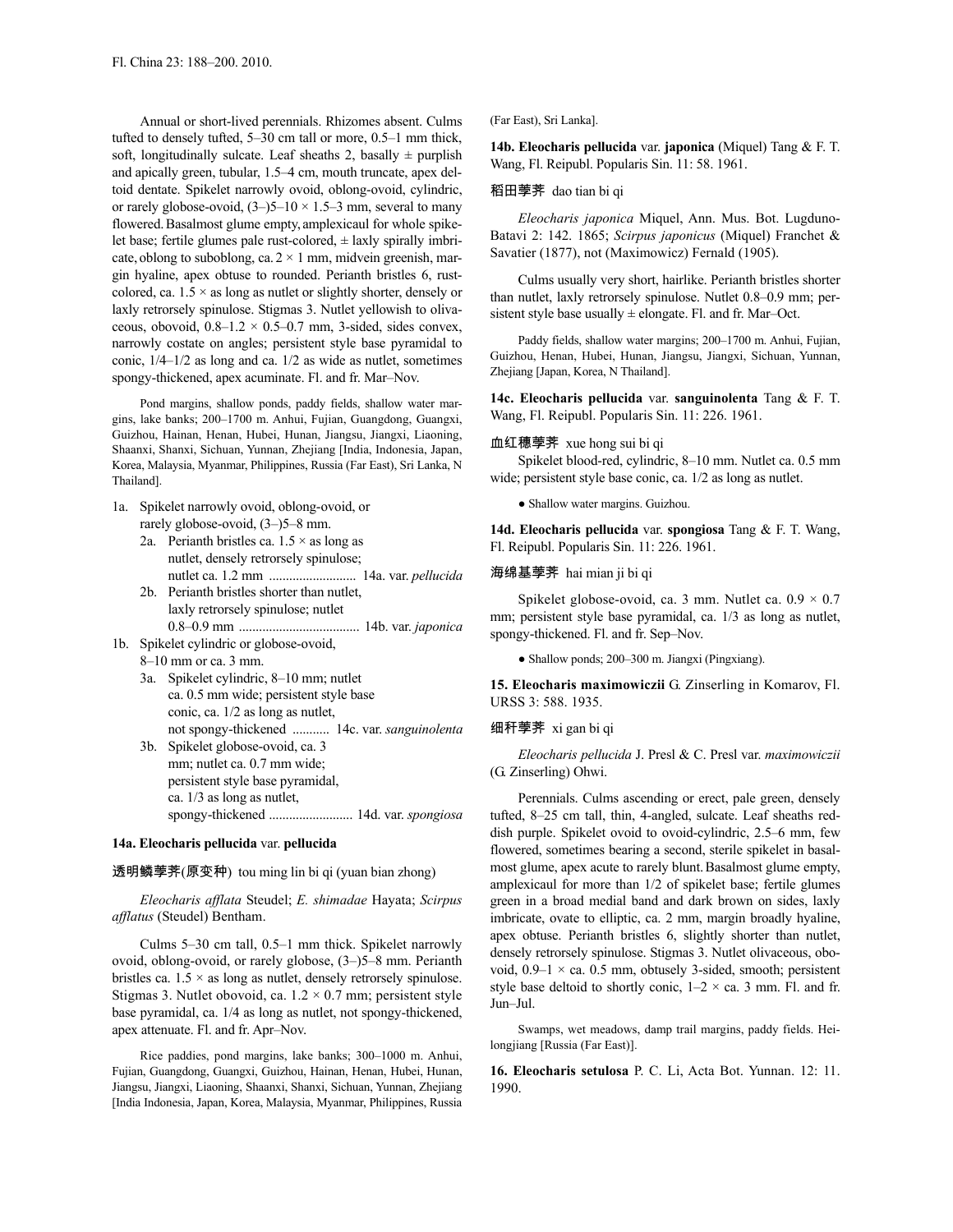# 短刚毛针蔺 duan gang mao zhen lin

Perennials. Culms 7–11 cm tall, slender, smooth. Leaf sheaths 2, basally reddish brown and apically yellowish, 0.8– 1.8 cm, mouth obliquely truncate, apex acuminate. Spikelet ovoid to  $\pm$  narrowly ovoid, 3–4 mm, 4–6-flowered. Basalmost glume empty, amplexicaul for 1/2 or more of spikelet base; fertile glumes reddish brown, oblong, 1.9–2.1 mm, membranous, margin white and hyaline, apex obtuse. Perianth bristles 2–5, 1/4–1/2 as long as nutlet, retrorsely spinulose. Stigmas 3. Nutlet straw-colored to green, oblong to obovoid-oblong, ca. 1.5 mm, obtusely 3-sided, with longitudinal rows of oblong epidermal cells; persistent style base straw-colored, deltoid, base ca. 1/2 as wide as nutlet, apex attenuate.

● Alpine meadows; 3100–3200 m. NW Yunnan (Zhongdian).

**17. Eleocharis attenuata** (Franchet & Savatier) Palla, Monde Pl. 12: 40. 1910.

### 渐尖穗荸荠 jian jian sui bi qi

Perennials. Rhizomes decumbent or absent. Culms  $\pm$  laxly to densely tufted,  $20-50$  cm tall or  $\pm$  short, ca. 1 mm thick, terete, longitudinally sulcate. Leaf sheaths 2, basally blood-red to pale blood-red and apically pale brownish yellow, 2.5–7 cm, mouth truncate, apex shortly aristate to mucronate. Spikelet ovoid, narrowly ovoid, or ellipsoid-ovoid,  $6-10 \times$  ca. 3 mm or longer, densely many flowered, apex acute to obtuse. Basalmost glume empty, amplexicaul for whole spikelet base; fertile glumes pale to slightly rust-colored, tightly imbricate, oblong to suboblong, ca.  $2.2 \times 1$  mm, margin hyaline, apex rounded. Perianth bristles 6, rust-colored, as long as nutlet or slightly shorter, densely to laxly retrorsely shortly spinulose. Stigmas 3. Nutlet dark yellow, obovoid, ca.  $1.2 \times 0.7$  mm, 3-sided, sides convex, smooth; persistent style base depressed deltoid-pyramidal,  $1/4-1/3$  (to nearly  $1/2$ ) as long as nutlet, base cup-shaped and slightly narrower to as wide as nutlet, margin basally slightly involute, apex acute. Fl. and fr. May–Sep.

Paddy fields, pond margins, riverbanks, moist soil; 100–600 m. Anhui, Fujian, Guangxi, Henan, Hubei, Hunan, Jiangsu, Shaanxi, Sichuan, Zhejiang [Japan, S Korea, Papua New Guinea, Russia (Far East), Vietnam].

1a. Rhizomes decumbent; culms 20–50 cm tall or more; spikelet 6–10 mm or more; perianth bristles densely retrorsely spinulose ................................................ 17a. var. *attenuata* 1b. Rhizomes absent; culms  $\pm$  short; spikelet ± short; perianth bristles laxly retrorsely

# spinulose ......................................... 17b. var. *erhizomatosa*

# **17a. Eleocharis attenuata** var. **attenuata**

### 渐尖穗荸荠(原变种) jian jian sui bi qi (yuan bian zhong)

*Scirpus attenuatus* Franchet & Savatier, Enum. Pl. Jap. 2: 543. 1878; *Eleocharis japonica* Miquel var. *major* Nakai; *E. laeviseta* Nakai var. *major* (Nakai) H. Hara.

Rhizomes decumbent. Culms 20–50 cm tall or more. Spikelet ovoid to narrowly ovoid, 6–10 mm or more. Perianth bristles densely retrorsely spinulose. Persistent style base 1/4–

1/3 as long as nutlet, slightly narrower than width of nutlet. Fl. and fr. May–Sep.

Paddy fields, pond margins; 100–600 m. Anhui, Fujian, Guangxi, Henan, Hubei, Jiangsu, Shaanxi, Sichuan [Japan, S Korea, Papua New Guinea, Russia (Far East), Vietnam].

**17b. Eleocharis attenuata** var. **erhizomatosa** Tang & F. T. Wang, Fl. Reipubl. Popularis Sin. 11: 226. 1961.

# 无根状茎荸荠 wu gen zhuang jing bi qi

Rhizomes absent. Culms usually  $\pm$  short. Spikelet ellipsoid-ovoid, ca. 6 mm. Perianth bristles laxly retrorsely spinulose. Persistent style base ca. 1/3 to nearly 1/2 as long as nutlet, nearly as wide as nutlet. Fl. and fr. Jun–Sep.

● Riverbanks, moist soil; 300–500 m. Fujian, Guangxi, Hunan, Zhejiang.

**18. Eleocharis congesta** D. Don, Prodr. Fl. Nepal. 41. 1825.

### 密花荸荠 mi hua bi qi

*Eleocharis purpurascens* Boeckeler.

Perennials. Rhizomes decumbent. Culms tufted, 10–40 cm tall, 1–1.5 mm thick, slightly firm, subterete, with several longitudinal thin ribs. Leaf sheaths 2; cauline sheaths blood-red but later becoming pale blood-red apically, 3–8 cm, mouth truncate, apex mucronate to aristate. Spikelet oblong to narrowly oblongovoid,  $8-11 \times 3-4$  mm, densely many flowered, sometimes proliferous at spikelet base, apex obtuse to acute. Basalmost glume empty, amplexicaul for whole spikelet base; fertile glumes blood-red but green medially, tightly imbricate, oblong, ca. 2.2  $\times$  0.9 mm, margin very narrowly hyaline, apex subrounded. Perianth bristles 6, longer than nutlet, slightly densely and shortly retrorsely spinulose. Stigmas 3. Nutlet yellowish to olivaceous, obovoid to ellipsoid, ca.  $1 \times 0.7$  mm, 3-sided, sides convex, angles narrowly costate; persistent style base white, half-oblong,  $1/4-1/3$  as long and ca.  $1/2$  as wide as nutlet, spongy initially but hardened when dry, base cap-shaped, apex rounded but becoming pyramidal and acute when dry. Fl. and fr. May–Aug.

Forest margins, pond margins, river margins; 1300–1400 m. Yunnan [Bhutan, India, Indonesia, Japan (Ryukyu Islands), Kashmir, Malaysia, Myanmar, Nepal, Pakistan, Philippines, Sri Lanka, Thailand, Vietnam; Pacific islands].

**19. Eleocharis ovata** (Roth) Roemer & Schultes, Syst. Veg. 2: 152. 1817.

#### 卵穗荸荠 luan sui bi qi

*Scirpus ovatus* Roth, Tent. Fl. Germ. 2: 562. 1793; *Eleocharis soloniensis* (Dubois) H. Hara; *S. soloniensis* Dubois.

Annuals. Rhizomes and stolons absent. Culms densely tufted, 4–50 cm tall, slender, terete, smooth, with few longitudinal ribs. Leaf sheaths 1–3, basally slightly red and apically greenish to straw-colored, 0.5–3 cm, tubular, mouth obliquely truncate, apex acute to mucronate. Spikelet ovoid to broadly ovoid,  $4-8 \times 3-4$  mm, densely many flowered, apex acute. Basal 2 glumes empty; basalmost glume amplexicaul for nearly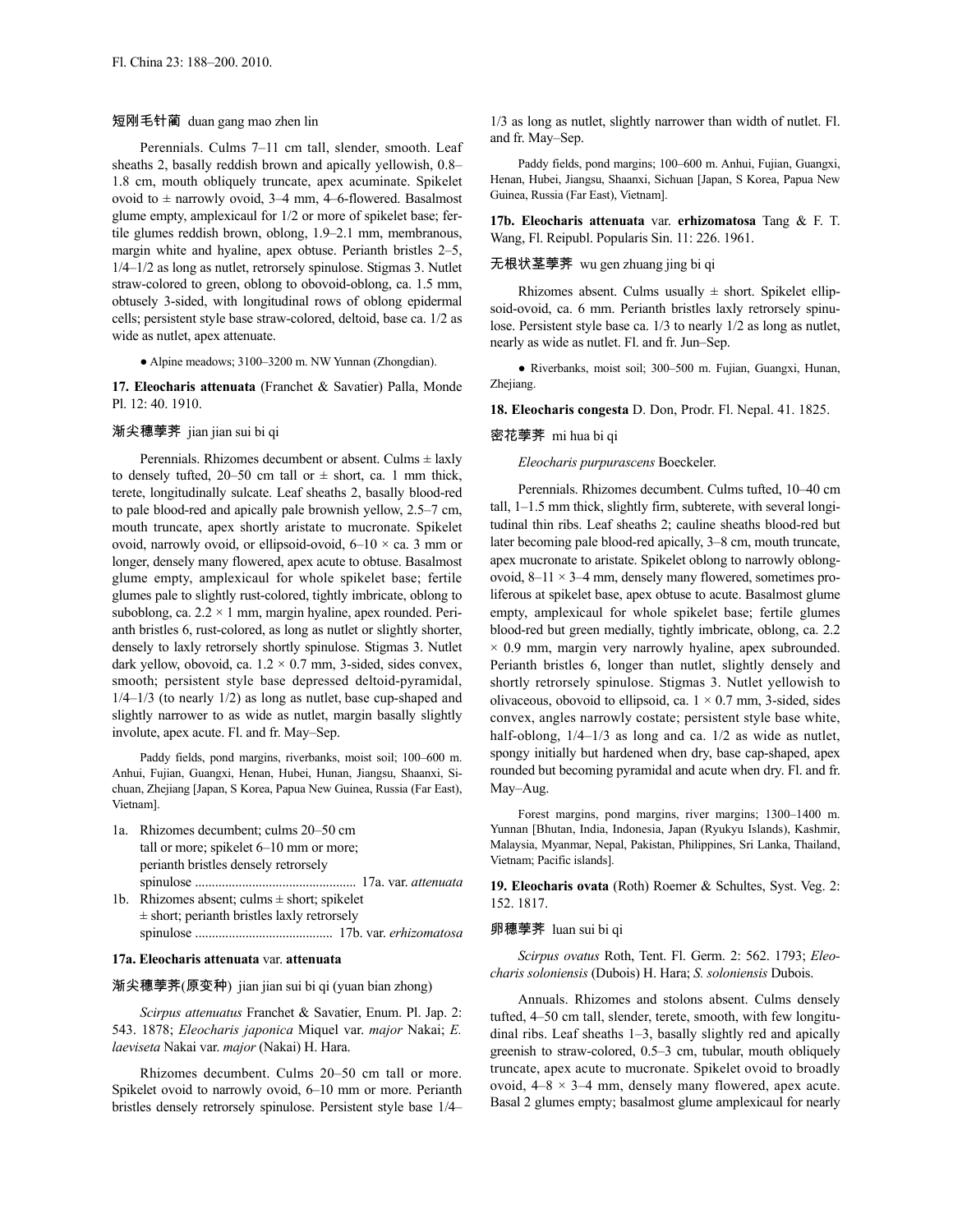3/4 to all of spikelet base; fertile glumes greenish medially and blood-red on sides, laxly imbricate, ovate, oblong-ovate, or broadly ovate, ca.  $1.5 \times 0.5$  mm, membranous, margin narrowly hyaline, apex acute to obtuse. Perianth bristles 6, ca.  $1.5 \times$  as long as nutlet (including style base), retrorsely spinulose. Stigmas 2. Nutlet at first white but turning brownish at maturity, obovoid, ca.  $0.8 \times 0.5$  mm, conspicuously convex on dorsal side and slightly convex on ventral side, smooth; persistent style base deltoid, ca. 1/3 as long and ca. 1/2 as wide as nutlet, dorsiventrally compressed, not spongy, surface not mammillate, apex acuminate. Fl. and fr. Aug–Dec.

Marshy areas; 100–3600 m. Hebei, Heilongjiang, Jilin, Liaoning, Nei Mongol, Ningxia, Qinghai, Yunnan [Japan, Kazakhstan, Russia; Europe, North America].

**20. Eleocharis geniculata** (Linnaeus) Roemer & Schultes, Syst. Veg. 2: 150. 1817.

### 黑籽荸荠 hei zi bi qi

*Scirpus geniculatus* Linnaeus, Sp. Pl. 1: 48. 1753; *Eleocharis capitata* R. Brown; *E. caribaea* (Rottbøll) S. F. Blake; *S. caribaeus* Rottbøll.

Annuals. Rhizomes and stolons absent. Culms tufted to densely tufted, 3–45 cm tall, ca. 0.5 mm thick, soft, with a few longitudinal ribs and sulcate. Leaf sheaths 2, basally reddish and apically straw-colored, 1–1.5 cm, mouth obliquely truncate, apex acuminate. Spikelet globose to ovoid,  $3-5 \times 3-3.5$  mm, densely many flowered, apex obtuse. Basal 3 or 4 glumes empty; basal 2 glumes opposite, amplexicaul for ca. 1/2 of spikelet base; fertile glumes pale rust-colored becoming  $\pm$  pale, broadly elliptic,  $1.6-2 \times 1-1.2$  mm, midvein obscure, margin narrowly hyaline, apex rounded. Perianth bristles 6–8, rustcolored, slightly shorter than nutlet, laxly and shortly retrorsely spinulose. Stigmas 2. Nutlet dark purple, broadly obovoid to globose-ovoid,  $0.7-1.1 \times$  ca. 0.6 mm, biconvex, smooth and shiny; persistent style base pale, depressed conic, 1/5–1/4 as long and  $1/7-1/4$  as wide as nutlet, slightly reflexed basally on both sides. Fl. and fr. Jan–Apr. 2*n* = 30.

Shallow water margins at trail edges, sandy coastal habitats; near sea level. Fujian, Guangdong, Hainan, Taiwan [Afghanistan, Bangladesh, India, Indonesia, Japan (Ryukyu Islands), Malaysia, Myanmar, Pakistan, Philippines, Sri Lanka, Thailand; Africa, SW Asia, Australia, Central, North, and South America, S Europe, Madagascar, Pacific islands].

**21. Eleocharis atropurpurea** (Retzius) J. Presl & C. Presl, Reliq. Haenk. 1: 196. 1828.

### 紫果蔺 zi guo lin

*Scirpus atropurpureus* Retzius, Observ. Bot. 5: 14. 1788.

Annuals. Rhizomes and stolons absent. Culms greenish, tufted, 2–15 cm tall, hairlike, erect, terete, obtusely longitudinally ribbed. Leaf sheaths 1 or 2, basally purplish red and apically greenish, tubular, 0.5–1.5 cm, mouth obliquely truncate, apex obtuse to acute. Spikelet ovoid, globose, or oblong-ovoid,  $2-5.5 \times 1.5-2.5$  mm, many flowered, apex obtuse. Basal 2 glumes empty; basalmost glume amplexicaul for more than 1/2 of spikelet base; fertile glumes green at middle and blood-red on both sides, laxly imbricate, oblong to elliptic, ca.  $1 \times 0.5$ mm, membranous, midvein obscure, margin narrowly hyaline, apex obtuse to subrounded. Perianth bristles 4(–6), colorless to white, slightly longer to shorter than nutlet, laxly retrorsely spinulose. Stigmas 2. Nutlet at first purplish red then becoming dark purple, obovoid to broadly obovoid,  $0.3-0.6 \times$  ca. 0.4 mm, biconvex, smooth and shiny; persistent style base patelliform, umbonate at middle, not reflexed basally, ca. 1/6 as long and ca. 1/4 as wide as nutlet. Fl. and fr. Jun–Oct.  $2n = 20$ .

Rice fields, field margins, moist areas; 200–1400 m. Anhui, Guangdong, Guangxi, Guizhou, Hainan, Hunan, Jiangsu, Shandong, Sichuan, Taiwan, Yunnan [Bhutan, India, Indonesia, Japan, Nepal, Pakistan, Papua New Guinea, Philippines, Vietnam; Africa, Australia, Central, North, and South America, Europe, Indian Ocean islands, Madagascar].

**22. Eleocharis liouana** Tang & F. T. Wang, Fl. Reipubl. Popularis Sin. 11: 226. 1961.

### 刘氏荸荠 liu shi bi qi

Perennials, stoloniferous. Culms tufted, 14–36 cm tall, 1–3 mm thick, few ribbed and longitudinally sulcate. Leaf sheaths 2, basally dark blood-red, tubular, 4–7 cm, mouth truncate. Spikelet oblong, narrowly oblong-ovoid, or sometimes  $\pm$  narrowly ovoid,  $10-20 \times 4-5$  mm, many flowered, apex obtuse at anthesis. Basal 2 glumes empty; basalmost glume amplexicaul for more than 1/2 of spikelet base; fertile glumes green at middle and dark blood-red on both sides, laxly imbricate, oblong to linear-oblong, ca.  $4 \times 2$  mm or narrower, margin broadly hyaline, apex obtuse to subrounded. Perianth bristles 4(or 5), longer than nutlet, densely and shortly retrorsely spinulose, spinules spreading. Stigmas 2. Nutlet at first yellow then becoming dark brown, usually ellipsoid or sometimes obovoid to subglobose,  $1.2-1.5 \times 1-1.2$  mm, biconvex, apex constricted and not overlain by style base; persistent style base globose-ovoid to subquadrate, ca. 1/3 as long and ca. 2/3 as wide as nutlet, spongy, base rounded, apex attenuate. Fl. and fr. May–Jul.

● Trail margins; ca. 1900 m. Yunnan.

**23. Eleocharis migoana** Ohwi & T. Koyama, Bull. Natl. Sci. Mus., Tokyo, n.s., 3: 27. 1956.

### 江南荸荠 jiang nan bi qi

Perennials, stoloniferous. Culms tufted to densely tufted, 20–50 cm tall, 1–2 mm thick, slightly soft, longitudinally ribbed and sulcate, conspicuously transversely septate, ± tuberculate when dry. Leaf sheaths 2, basally reddish brown to brown and apically green, tubular, 3–10 cm, mouth truncate. Spikelet narrowly oblong-ovoid,  $10-18 \times 3-4.5$  mm, many flowered, apex obtuse to subacute. Basal 2 glumes empty; basalmost glume amplexicaul for 1/2 or more of spikelet base; fertile glumes  $\pm$  pale at middle and blood-red on sides, slightly tightly imbricate, oblong-lanceolate,  $3.5-4.5 \times 1-1.5$  mm, midvein greenish, margin narrowly hyaline, apex subacute. Perianth bristles 4,  $1.5-2 \times$  as long as nutlet (including style base), densely and shortly retrorsely spinulose. Stigmas 2. Nutlet yellow to yellowish, obovoid,  $1-1.3 \times 0.7-0.8$  mm, biconvex, smooth; persistent style base narrowly conic, ca. 1/2 as long and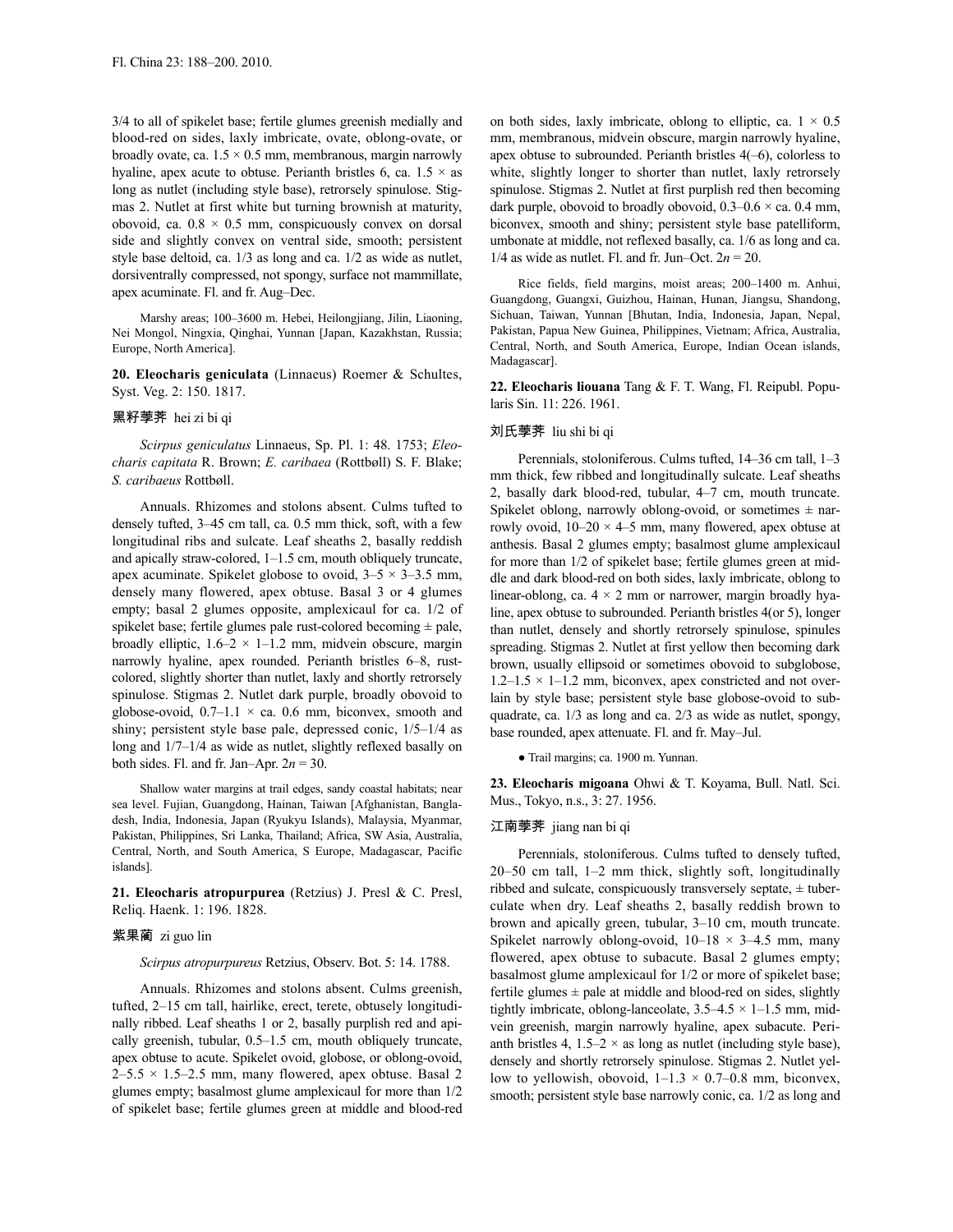ca. 1/3 as wide as nutlet, apex attenuate. Fl. and fr. Apr–Aug.

● Moist grasslands on mountain slopes. Anhui, Jiangsu, Jiangxi, Zhejiang.

**24. Eleocharis ussuriensis** G. Zinserling in Komarov, Fl. URSS 3: 581. 1935.

### 乌苏里荸荠 wu su li bi qi

*Eleocharis mamillata* H. Lindberg var. *cyclocarpa* Kitagawa; *E. mamillata* subsp. *ussuriensis* (G. Zinserling) T. V. Egorova.

Perennials, with rhizomes and slender stolons. Culms single or laxly to densely tufted, 7–70 cm tall, 2–4 mm thick, terete, longitudinally ribbed and subsulcate, obscurely transversely septate between longitudinal ribs. Leaf sheaths 1 or 2, basally purplish red, tubular, 5–10 cm, mouth obliquely to transversely truncate. Spikelet ovoid-cylindric to narrowly cylindric-ovoid,  $10-20 \times 2-6$  mm, many flowered. Basal 2 glumes empty, each amplexicaul for ca. 1/2 of spikelet base; fertile glumes green medially and reddish brown to dark brown on sides, subtightly imbricate, becoming laxly imbricate, oblong-ovate to ovate-lanceolate,  $3-4 \times 1.3-1.5$  mm, apical margin broadly hyaline, apex acute to subacute. Perianth bristles 4 or 5, longer than nutlet, densely spreading and curved retrorsely spinulose. Style less than 1 mm; stigmas 2. Nutlet yellowish initially then brownish when mature, broadly obovoid to globose-obovoid,  $1-1.5 \times 1-1.3$  mm, biconvex, subsmooth, apex constricted; persistent style base submammiform, shortly conic, or depressed conic, slightly wider than long, ca. 1/4 as long and ca. 1/2 as wide as nutlet, subspongy. Fl. and fr. Jun–Jul.

Moist areas, marshes, meadows; 100–1800 m. Hebei, Heilongjiang, Jilin, Liaoning, NE Nei Mongol, Shanxi [Japan, Korea, Russia (Far East, Siberia)].

**25. Eleocharis mitracarpa** Steudel, Syn. Pl. Glumac. 2: 77. 1854.

#### 槽秆荸荠 cao gan bi qi

Perennials. Rhizomes creeping. Culms grayish green, 30– 100 cm tall, 2–5 mm thick, spongy, easily compressed, smooth, finely longitudinally ribbed and sulcate. Leaf sheaths basally purplish to reddish brown and apically yellowish brown to pale brown, tubular, 1–20 cm, scarious, mouth obliquely truncate. Spikelet oblong-ovoid to narrowly oblong-ovoid, 1.5–3 cm  $\times$  4–7 mm, many flowered. Glumes laxly imbricate; basal 2 glumes empty; basalmost glume encircling 1/2 or less of spikelet base, apex obtuse; remaining glumes fertile, greenish medially and sides brown to reddish brown, lanceolate,  $3.5-4.5 \times$  ca. 1.3 mm, margin broadly hyaline, apex subacute. Perianth bristles usually 4, pale brown, shorter than to equaling nutlet (including style base). Stigmas 2. Nutlet yellow to brown,  $1.3-2 \times$ 1–1.3 mm (excluding style base), obovoid, thickly biconvex, glossy and finely or obscurely reticulate, apex constricted; persistent style base  $0.4-0.9 \times 0.5-0.8$  mm, globose or wider than long, mitriform, ca. 1/4 as long as nutlet body.

Shallow water at lake margins, marshes. Guizhou, Hebei, E Nei Mongol, Shandong, Shanxi, Yunnan [Afghanistan, Kashmir, Kazakhstan, Kyrgyzstan, Pakistan, Tajikistan, Uzbekistan; SW Asia, E Europe].

**26. Eleocharis argyrolepis** Kierulff ex Bunge, Mém. Acad. Imp. Sci. St.-Pétersbourg Divers Savans 7: 518. 1851.

### 银鳞荸荠 yin lin bi qi

Perennials, stoloniferous. Culms single to few tufted, 15– 75 cm tall, 1–3 mm thick but to 4 mm thick at base, shiny, sharply ribbed, transversely septate between ribs and becoming tuberculate when dry. Leaf sheaths 1 or 2, purplish red, 1–8 cm, scarious, mouth obliquely truncate and with a deep slit on ventral side, apex obtuse. Spikelet narrowly cylindric-ovate to cylindric,  $1-2.5$  cm  $\times$  2–4 mm, many flowered, apex acuminate. Basal 2 glumes empty, opposite, amplexicaul for 1/2 or more of spikelet base; fertile glumes greenish medially and with a narrow blood-red band on sides, laxly imbricate, sublanceolate to ovate-lanceolate, ca.  $3 \times 1.5$  mm, midvein obscure, margin broadly hyaline, apex acute. Perianth bristles  $4, \pm$  as long as nutlet, slightly curved, laxly retrorsely spinulose, sometimes spreading. Stigmas 2. Nutlet yellow, broadly obovoid to globose-obovoid,  $1-1.3 \times$  ca. 1 mm, biconvex, smooth; persistent style base shortly conic to half-oblong, as long as or slightly longer than wide, 1/3–1/2 as long and nearly as wide as nutlet, spongy, apex rounded. Fl. and fr. May–Jul.

Lake banks, marshes, meadows, reed thickets; 500–1000 m. Xinjiang [Afghanistan, Kyrgyzstan, Pakistan, Russia, Tajikistan, Turkmenistan, Uzbekistan; SW Asia].

**27. Eleocharis abnorma** Y. D. Chen, Bull. Bot. Res., Harbin 7(2): 124. 1987.

### 短刚毛荸荠 duan gang mao bi qi

Perennials. Stolons short to long. Culms tufted, 8–25 cm tall, ca. 1 mm thick, smooth, glabrous. Leaf sheaths 1 or 2, basally purplish brown, 1.2–3.5 cm, mouth obliquely truncate. Spikelet broadly ovoid to oblong,  $3-8 \times 3-4$  mm, few flowered to not more than 10-flowered. Basalmost glume empty, amplexicaul for 1/2 or more of spikelet base; fertile glumes purplish brown, slightly laxly imbricate, ovate to broadly ovate, ca.  $3.5 \times 2$  mm, margin hyaline, apex acuminate. Perianth bristles 4, shorter than nutlet, retrorsely spinulose. Stigmas 2. Nutlet yellowish brown, obovoid, ca.  $1.5 \times 1.4$  mm, biconvex, smooth; persistent style base white basally and dark brown at apex, shortly conic,  $1/4-1/3$  as long and  $1/3-1/2$  as wide as nutlet, spongy, apex obtuse to nearly half-oblong. Fl. and fr. Jul–Aug.

● Shallow water at lake margins; ca. 3300 m. Qinghai (Qinghai Hu).

**28. Eleocharis valleculosa** Ohwi var. **setosa** Ohwi, Acta Phytotax. Geobot. 2: 29. 1933.

### 具刚毛荸荠 ju gang mao bi qi

*Eleocharis valleculosa* f. *setosa* (Ohwi) Kitagawa.

Perennials, with a rhizomes and stolons. Culms single or tufted, 6–50 cm tall, 1–3 mm thick, terete, with a few sharp ribs. Leaf sheaths 1 or 2, basally purplish red, tubular, 3–10 cm, mouth truncate. Spikelet oblong-ovoid to narrowly oblongovoid, rarely ellipsoid to oblong,  $0.7-2$  cm  $\times$  2.5-3.5 mm, many flowered. Basal 2 glumes empty, amplexicaul for 1/2–2/3 of spikelet base; fertile glumes greenish to pale medially and with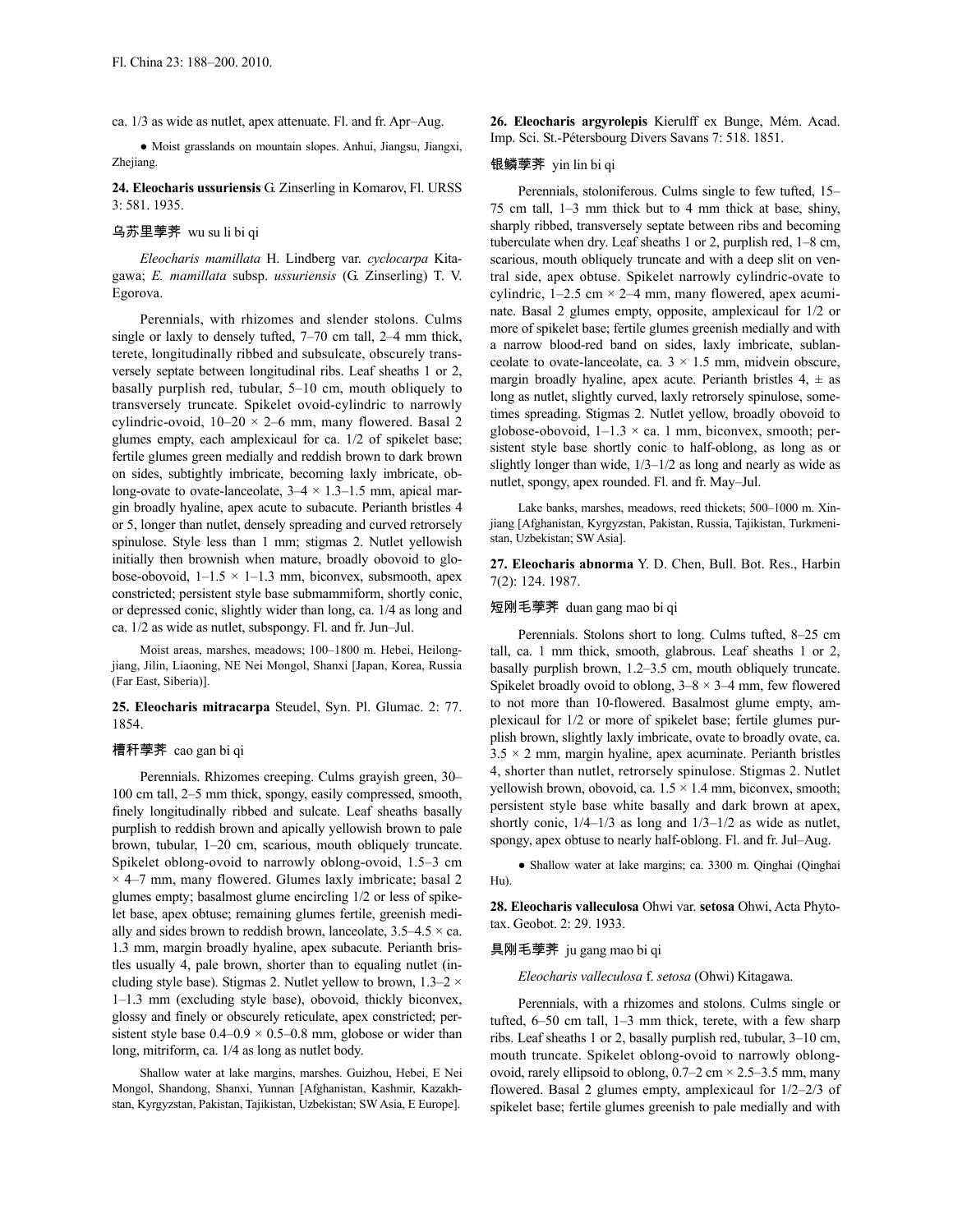a narrow pale blood-red band on sides, ovate to oblong-ovate, ca.  $3 \times 1.7$  mm, margin broadly hyaline, apex obtuse. Perianth bristles 4, distinctly longer than nutlet, slightly curved and not spreading, densely retrorsely spinulose. Stigmas 2. Nutlet yellowish, globose-obovoid, ca.  $1 \times 1$  mm, biconvex, smooth; persistent style base broadly ovoid, ca. 1/3 as long and ca. 1/2 as wide as nutlet, spongy. Fl. and fr. Jun–Aug.

Shallow water; 100–4300 m. Anhui, Gansu, Guizhou, Hebei, Heilongjiang, Henan, Hubei, Hunan, Jilin, Liaoning, Nei Mongol, Ningxia, Qinghai, Shaanxi, Shandong, Shanxi, Sichuan, Xinjiang, Xizang, Yunnan [Japan, Korea].

*Eleocharis valleculosa* var. *valleculosa* occurs in Japan and Korea and differs by lacking perianth bristles.

**29. Eleocharis palustris** (Linnaeus) Roemer & Schultes, Syst. Veg. 2: 151. 1817.

### 沼泽荸荠 zhao ze bi qi

*Scirpus palustris* Linnaeus, Sp. Pl. 1: 47. 1753; *Eleocharis eupalustris* H. Lindberg; *E. intersita* G. Zinserling.

Perennials. Rhizomes creeping. Culms a few tufted, 10– 100 cm tall, 2–3 mm thick, few ribbed and longitudinally sulcate, obscurely tuberculate. Leaf sheaths 1 or 2, basally bloodred purple, tubular, 3–7 cm, mouth slightly obliquely truncate. Spikelet oblong, narrowly oblong, or ellipsoid,  $0.6-2.5$  cm  $\times$  3-5 mm, many flowered, apex obtuse-rounded. Basal 2 glumes empty; basalmost glume amplexicaul for 1/2 or more of spikelet base; fertile glumes with a narrow green band medially and dark blood-red on sides, ovate to ovate-lanceolate,  $3-4 \times 1-1.5$ mm, membranous, margin broadly hyaline, apex obtuse. Perianth bristles 4–6, shorter to slightly longer than nutlet, slightly curved, spreading outward, densely retrorsely spinulose. Stigmas 2. Nutlet at first yellowish then becoming brownish, obovoid, broadly obovoid, or globose-ovoid,  $1.2-1.4 \times 0.8-1$  mm, unequally biconvex, smooth or rarely slightly prominently reticulate; persistent style base ovoid-oblong to oblong-conic, much longer than wide, 1/2–3/5 as long and ca. 1/2 as wide as nutlet, spongy, apex obtuse to rounded. Fl. and fr. Jun–Jul.  $2n =$ 15, 16.

Shallow water margins in valleys, wet meadows, water of canals; 100–4000 m. Gansu, Hebei, Heilongjiang, Jilin, Nei Mongol, Ningxia, Qinghai, Shaanxi, Xinjiang [Afghanistan, Japan, Kazakhstan, Mongolia, Nepal, Russia; N Africa, SW Asia, Atlantic Ocean islands, Europe, North America].

**30. Eleocharis kamtschatica** (C. A. Meyer) Komarov, Fl. Kamtschatka 1: 207. 1927.

## 大基荸荠 da ji bi qi

*Scirpus kamtschaticus* C. A. Meyer, Mém. Acad. Imp. Sci. St.-Pétersbourg Divers Savans 1: 198. 1831; *Eleocharis kamtschatica* f. *reducta* Ohwi; *E. komarovii* G. Zinserling; *E. mitrata* Makino; *E. sachalinensis* (Meinshausen) Komarov; *E. savatieri* C. B. Clarke ex H. Léveillé; *S. mitratus* Franchet & Savatier (1878), not Grisebach (1864); *S. sachalinensis* Meinshausen.

Perennials. Rhizomes elongate. Culms 20–50 cm tall, 1.5–

3 mm thick, terete, conspicuously obtusely ribbed and longitudinally sulcate, surface transversely septate when dry. Leaf sheaths 1 or 2, brownish, tubular, 6–7 cm or more, mouth slightly obliquely truncate, apex triangular mucronate. Spikelet ovoid to narrowly ovoid,  $8-20 \times 3-5$  mm, many flowered, apex obtuse. Basalmost glume empty, amplexicaul for more than 1/2 of spikelet base; fertile glumes pale blood-red to straw-colored and  $\pm$  with pale blood-red lines, tightly imbricate, oblong to ovate-oblong, ca.  $4 \times 1$  mm, midvein obscure, margin broadly to narrowly hyaline, apex obtuse. Perianth bristles 4 or 5 but sometimes rudimentary or absent, slightly shorter than to as long as nutlet, densely retrorsely spinulose. Stigmas 2. Nutlet at first yellow then becoming tawny, obovoid, broadly obovate, or subglobose,  $1-1.5 \times$  ca. 1 mm, biconvex, smooth and shiny; persistent style base ovoid to mitriform, large, cellular spongy, 2/3 or more as long and nearly as wide as nutlet. Fl. and fr. Jul–Oct.  $2n = 38-40, 44, 56$ .

River margins, marshes, wet places, especially in coastal habitats. Hebei, S Liaoning, Sichuan [Japan, Korea, Russia (Far East, E Siberia); North America].

**31. Eleocharis fennica** Palla ex Kneucker & G. Zinserling, Allg. Bot. Z. Syst. 7: 212. 1901.

#### 扁基荸荠 bian ji bi qi

Perennials. Rhizomes short. Culms green to grayish green, tufted, 10–50 cm tall, ca. 1 mm thick, few ribbed and longitudinally sulcate. Leaf sheaths 2, blood-red, tubular, 5–10 cm, mouth truncate, apex triangular dentate. Spikelet cylindric to ovoid-cylindric,  $7-15 \times$  ca. 3 mm, many flowered. Basalmost glume empty, amplexicaul for whole or nearly whole of spikelet base; fertile glumes dark blood-red to dark brown, slightly laxly imbricate, ovate, ca.  $3 \times 1.5$  mm, midvein obscure, margin broadly to narrowly hyaline, apex obtuse. Perianth bristles absent or 4 or 5 and longer than nutlet. Stigmas 2. Nutlet brownish yellow, obovoid to rarely globose, ca.  $1.4 \times 1$  mm to nearly as long as wide, biconvex, smooth; persistent style base white, subpatelliform (disk-shaped), ca.  $0.2 \times 0.5 - 0.7$  mm, depressed, spongy-thickened, apically slightly concave. Fl. and fr. May– Aug.

River margins, streams in valleys, wet places, coastal habitats, shallow water at lakeshores, swamps; near sea level to 3300 m. Heilongjiang, Nei Mongol, Qinghai, Xinjiang [Kazakhstan, Mongolia, Russia; Europe].

- 1a. Perianth bristles absent ............................. 31a. var. *fennica*
- 1b. Perianth bristles 4 or 5 and longer than
	- nutlet ..................................................... 31b. var. *sareptana*

# **31a. Eleocharis fennica** var. **fennica**

# 扁基荸荠(原变种) bian ji bi qi (yuan bian zhong)

*Eleocharis uniglumis* (Link) Schultes subsp. *fennica* (Palla ex Kneucker & G. Zinserling) Vestergren.

### Perianth bristles absent.

River margins, streams in valleys, wet places, coastal habitats; near sea level to 3100 m. Heilongjiang [Kazakhstan, Mongolia, Russia; Europe].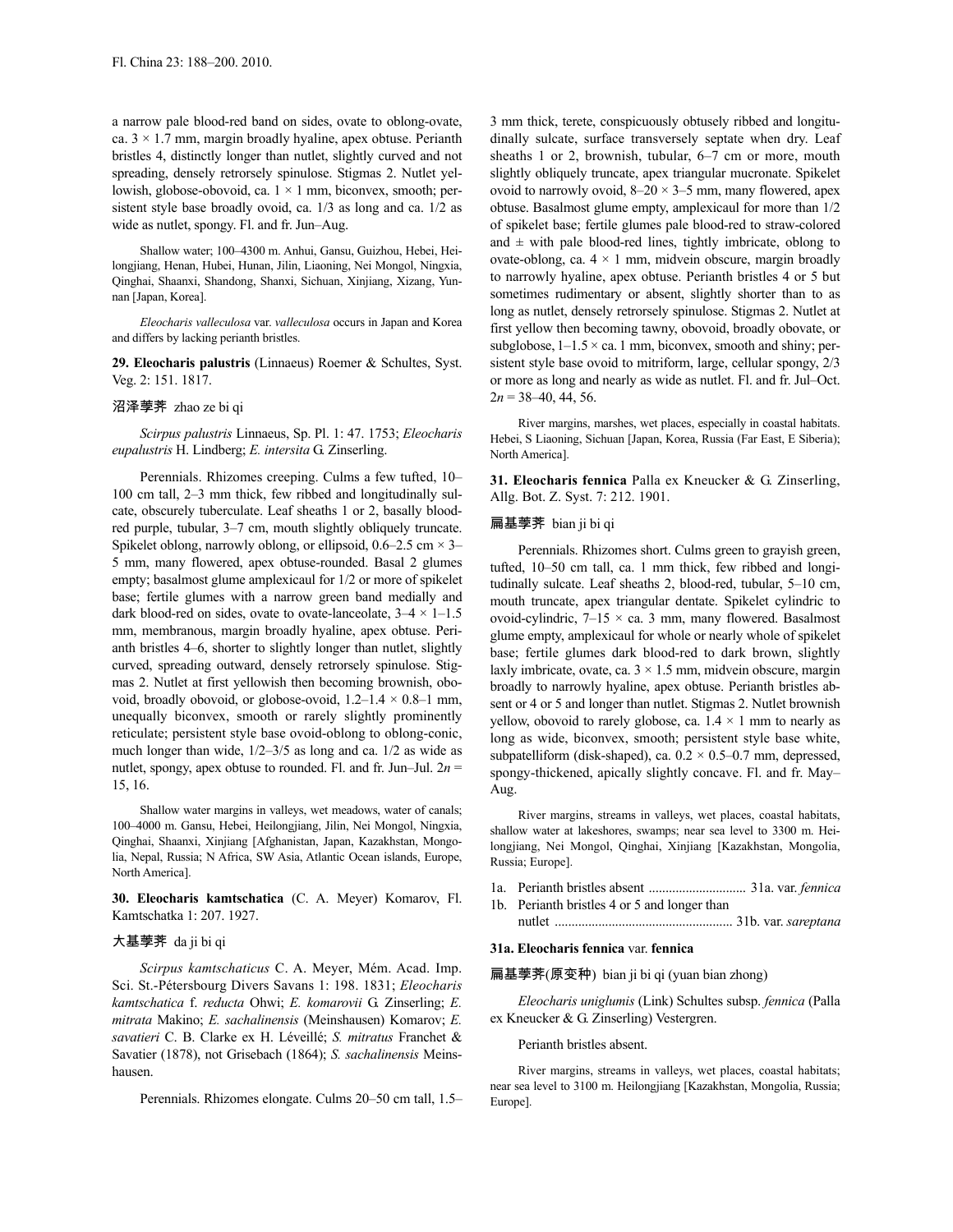**31b. Eleocharis fennica** var. **sareptana** (G. Zinserling) G. Zinserling in Komarov, Fl. URSS 3: 87. 1935.

### 具刚毛扁基荸荠 ju gang mao bian ji bi qi

*Eleocharis sareptana* G. Zinserling, Trudy Glavn. Bot. Sada 40: 279. 1929; *E. fennica* f. *sareptana* (G. Zinserling) Tang & F. T. Wang; *E. paradoxa* Y. D. Chen.

Perianth bristles 4 or 5, longer than nutlet.

Shallow water at lakeshores; ca. 3300 m. Qinghai, Xinjiang [Kazakhstan, Mongolia, Russia; Europe].

**32. Eleocharis uniglumis** (Link) Schultes, Mant. 2: 88. 1824.

### 单鳞苞荸荠 dan lin bao bi qi

*Scirpus uniglumis* Link, Jahrb. Gewächsk. 1(3): 77. 1820; *Eleocharis euuniglumis* G. Zinserling; *E. kuoi* Y. D. Chen.

Perennials. Stolons long to short. Culms single or tufted, 10–15 cm tall, ca. 1 mm thick, few ribbed and longitudinally sulcate. Leaf sheaths 2 or 3, basally blood-red and apically yellowish green, 1–4 cm, mouth truncate to slightly obliquely truncate. Spikelet narrowly ovoid, ovoid, or oblong,  $3-8 \times 1.5-$ 3 mm, 4–10-flowered. Basalmost glume empty, amplexicaul for whole of spikelet base; fertile glumes at first green then becoming brownish at middle and both edges purplish red, laxly imbricate, oblong-ovate to oblong-lanceolate, ca.  $4 \times 2$  mm, margin apically becoming broadly hyaline, apex obtuse. Perianth bristles 4–6, longer than nutlet, slightly curved, outwardly spreading, densely retrorsely spinulose. Stigmas 2. Nutlet at first yellow then becoming brown, obovoid to broadly ovoid,  $1.4-1.7 \times$  ca. 1 mm, biconvex, ventral side conspicuously convex and dorsal side slightly convex, sometimes obtusely 3 sided, apex constricted and overlain by style base; persistent style base white, shallowly conic-ovoid, slightly elongate basally, nearly as long as wide, ca. 1/2 as long and ca. 1/2 as wide as nutlet, spongy, apex rounded to obtuse. Fl. and fr. Apr–Aug.  $2n = 46, 60 - 88$ .

Lake banks, swamps, meadows, shallow water margins; 100– 3300 m. Gansu, Hebei, Nei Mongol, Qinghai, Shaanxi, Shanxi, Xinjiang, Yunnan [Afghanistan, India, Kazakhstan, Kyrgyzstan, Mongolia, Pakistan, Russia, Uzbekistan; N Africa, SW Asia, Europe, North America].

**33. Eleocharis penchaoi** Y. D. Chen, Bull. Bot. Res., Harbin 7(2): 119. 1987.

### 本兆荸荠 ben zhao bi qi

Perennials. Rhizomes elongate. Culms tufted, erect, 25– 35 cm tall, ca. 2 mm thick. Leaf sheaths 1(or 2), grayish brown, tubular, 5–7 cm, smooth, glabrous, mouth truncate. Spikelet oblong, ca.  $8 \times 3-4$  mm, more than 10-flowered. Basalmost glume empty, amplexicaul for more than 1/2 of spikelet base; fertile glumes brown, sublaxly imbricate, ovate to narrowly ovate, ca.  $4 \times 2$  mm, margin  $\pm$  broadly hyaline, apex acute to obtuse. Perianth bristles 4, slightly longer than nutlet, retrorsely spinulose. Stigmas 2. Nutlet yellowish, obovoid, ca.  $1.7 \times 1.5$ mm, biconvex, smooth, both sides narrowly margined, apex constricted; persistent style base white but dark brown at apex, obtusely 3-angled, nearly as long and ca. 1/3 as wide as nutlet, spongy. Fl. and fr. Jul–Aug.

● Shallow water at lake margins; ca. 3300 m. Qinghai (Qinghai Hu).

**34. Eleocharis erhaiensis** Y. D. Chen, Bull. Bot. Res., Harbin 7(2): 122. 1987.

# 耳海荸荠 er hai bi qi

*Eleocharis callosa* Y. D. Chen.

Perennials. Stolons elongate. Culms tufted, erect, grayish green, 8–25 cm tall, ca. 1 mm thick, smooth, glabrous. Leaf sheaths 1 or 2, basally purplish red to purplish brown, tubular, 1.5–5 cm, mouth obliquely truncate. Spikelet oblong,  $5-10 \times 3-$ 4 mm, 8–15-flowered. Basalmost glume empty, amplexicaul for more than 1/2 to nearly whole spikelet base; fertile glumes brown to dark brown but sometimes basally pale,  $\pm$  tightly spirally imbricate, ovate to broadly ovate, ca.  $3 \times 2$  mm, midvein thin or obscure, margin yellowish and broadly hyaline, apex acute. Perianth bristles 4–6, as long as or slightly longer than nutlet (excluding style base), laxly retrorsely spinulose. Stigmas 2. Nutlet yellowish brown, obovoid,  $1.8-2 \times 1.5-1.7$  mm, biconvex, smooth; persistent style base dark brown when mature, shortly 3-angled, wider than long, ca. 1/3 as long and more than 1/2 as wide as nutlet, spongy. Fl. and fr. Jul–Aug.

● Marshes, shallow water, wet places; 3200–3300 m. Qinghai.

**35. Eleocharis qinghaiensis** Y. D. Chen, Bull. Bot. Res., Harbin 7(2): 117. 1987.

### 青海荸荠 qing hai bi qi

Perennials. Rhizomes present; stolons elongate. Culms tufted, erect, grayish green, 25–30 cm tall, ca. 1 mm thick, glabrous. Leaf sheaths 1 or 2, purplish red, 3–4 cm, smooth. Spikelet brown, oblong,  $5-7 \times 2-3$  mm, few flowered. Basalmost glume empty, amplexicaul for whole spikelet base; fertile glumes dark brown, ovate to oblong-ovate, ca.  $3.5 \times 2.5$  mm, margin broadly hyaline, apex obtuse. Perianth bristles 5–7, shorter than nutlet, retrorsely spinulose. Stigmas 2. Nutlet greenish yellow, obovoid, ca.  $1.7 \times 1.5$  mm, biconvex, smooth, apex constricted; persistent style base shortly conic, wider than long, ca. 1/3 as long and more than 1/2 as wide as nutlet, spongy, apex obtuse to subrounded. Fl. and fr. Jul–Aug.

● Shallow water at lake margins; ca. 3300 m. Qinghai (Qinghai Hu).